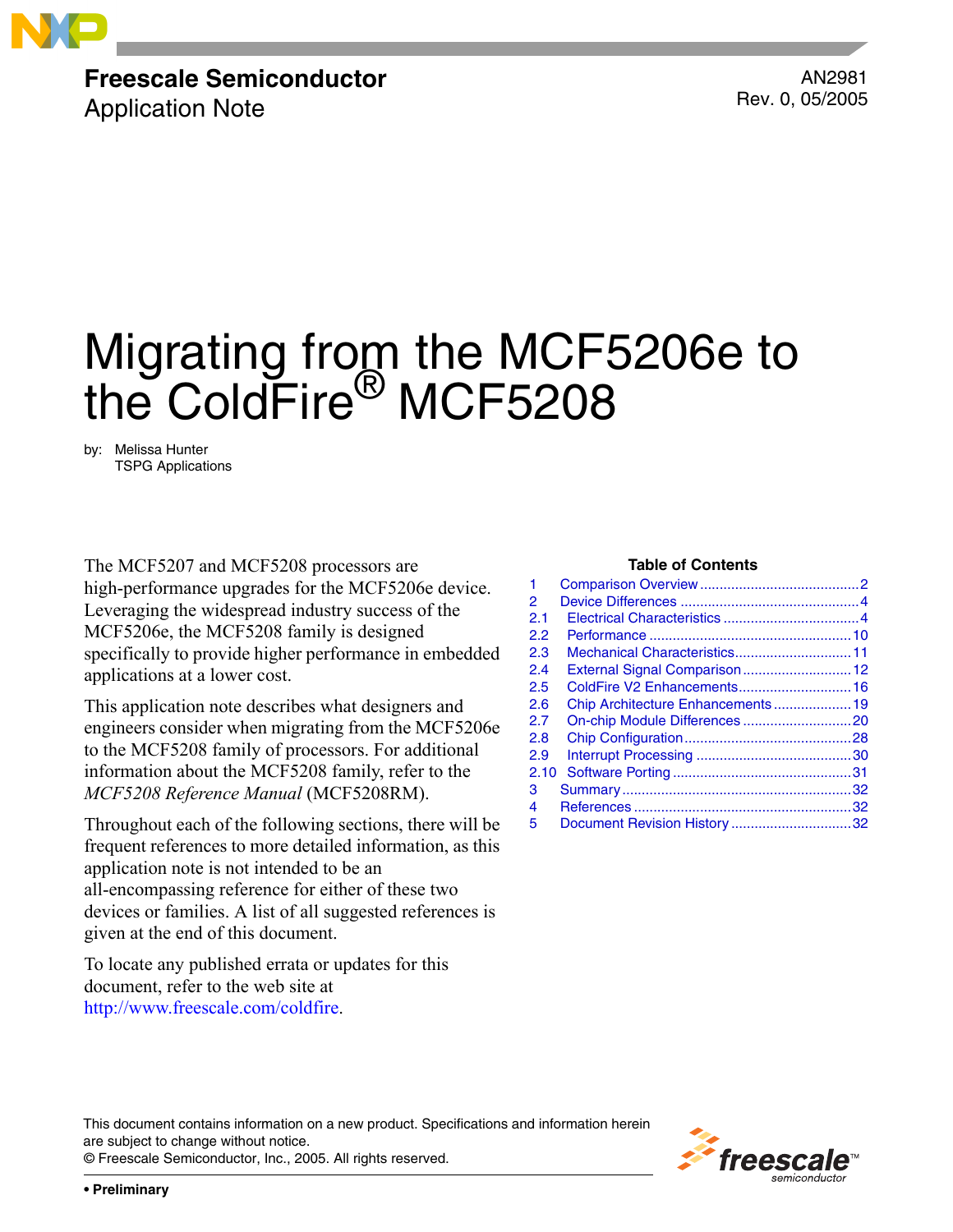**Comparison Overview**

**NOTE**

This document provides an overview of both the MCF5207 and MCF5208 microprocessors. It was written from the perspective of the MCF5208 device, but except where noted, the information can be applied to both processors.

This document contains information on a new product under development. Freescale reserves the right to change or discontinue this product without notice.

# <span id="page-1-0"></span>**1 Comparison Overview**

Many current users of the MCF5206e will find several advantages in migrating to the MCF5208. Migration from the MCF5206e to the MCF5208 includes the following increases in device performance and functionality:

- Maximum CPU operating speed increases from 54 MHz to 166 MHz.
- Maximum system bus frequency increases from 54 MHz to 83 MHz.
- Double the amount of on-chip SRAM (16 Kbytes) and cache (8 Kbytes).
- 8-Kbyte cache is configurable as instruction, data, or split cache, unlike the MCF5206e's instruction-only cache.
- Enhanced multiply accumulate unit (EMAC) over the original multiply accumulate unit (MAC).
- Addition of three extra PC hardware breakpoint registers.
- Asynchronous DRAMC is replaced with a DDR/SDR SDRAMC.
- Increase in the number of universal asynchronous receiver/transmitter (UART) modules from two to three.
- Two 16-bit timers are replaced with four 32-bit timers.
- Increase in the number of DMA channels from 2 to 16.
- Significant increase in the number of available GPIOs.
- Addition of several modules:
	- 10/100 fast Ethernet (media access) controller (FEC) for the MCF5208 device
	- Queued serial peripheral interface (QSPI)
	- Four periodic interrupt timers (PITs)

Table 1 provides a brief look at the design considerations and benefits of migrating from the MCF5206e to the MCF5208/7. It also provides page references to detailed descriptions of specific migration issues.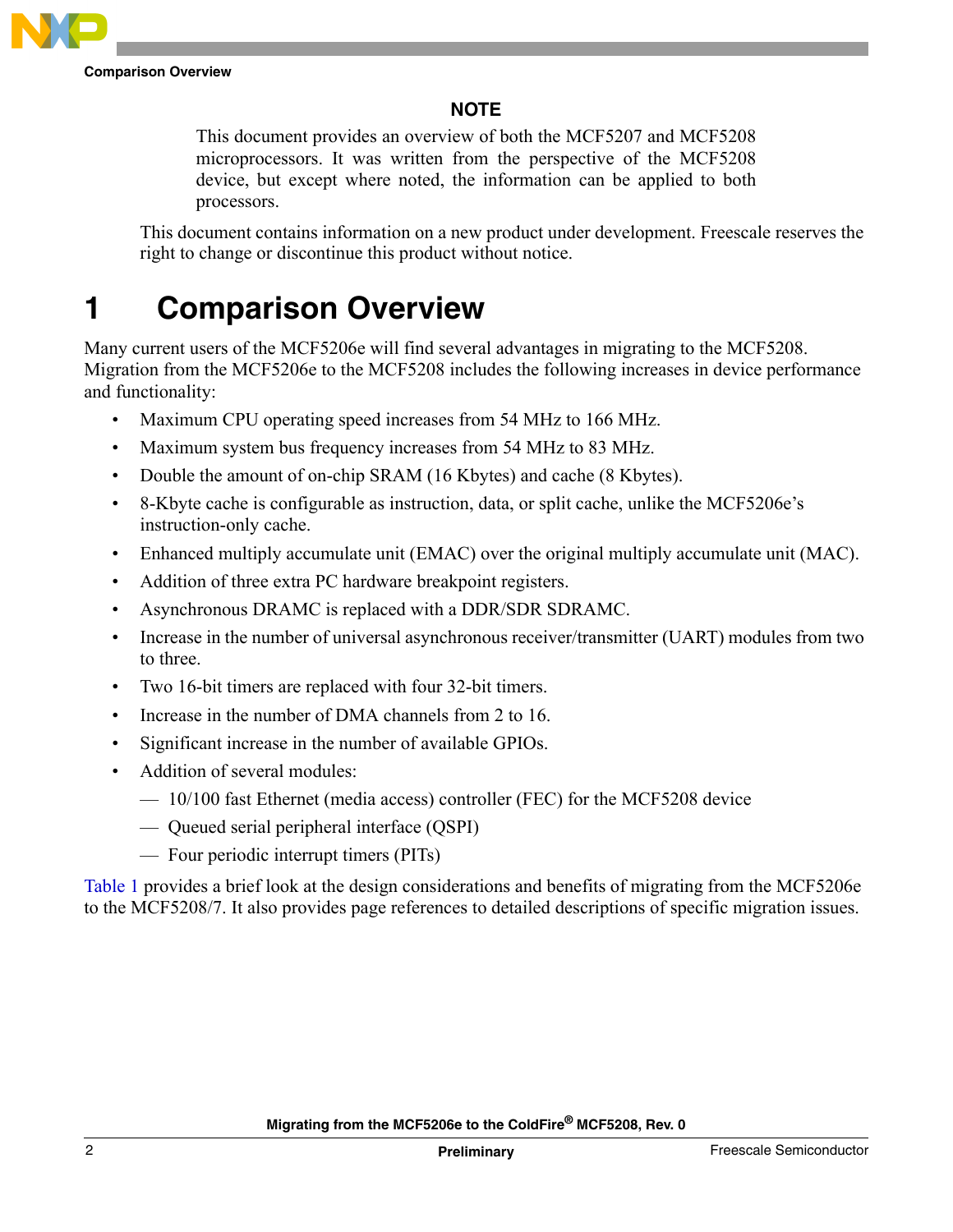

|                                | <b>Device Implementation</b>                                                   |                                             |                                               | Impact                   |            | <b>Migration</b>  | Page             |
|--------------------------------|--------------------------------------------------------------------------------|---------------------------------------------|-----------------------------------------------|--------------------------|------------|-------------------|------------------|
| <b>Device Feature</b>          | <b>MCF5206e</b>                                                                | <b>MCF5207</b>                              | <b>MCF5208</b>                                | <b>Hardware</b>          | Code       | <b>Difficulty</b> | <b>Number</b>    |
| CPU Core                       |                                                                                | V <sub>2</sub> ColdFire                     |                                               |                          | $\sqrt{ }$ | Low               | 16               |
| <b>Instruction Set</b>         | ISA_A                                                                          |                                             | ISA_A+                                        |                          | $\sqrt{ }$ | Low               | 16               |
| <b>BDM Module</b>              | Rev. A                                                                         |                                             | Rev. B+                                       |                          | $\sqrt{ }$ | Low               | 17               |
| Multiply<br>Accumulate         | <b>MAC</b>                                                                     |                                             | <b>EMAC</b>                                   |                          | $\sqrt{ }$ | Medium            | 18               |
| CPU Frequency                  | 54 MHz                                                                         |                                             | 166.67 MHz                                    | $\sqrt{ }$               | $\sqrt{ }$ | Low               | 10 <sup>10</sup> |
| Performance<br>(Dhrystone 2.1) | 50 MIPS                                                                        |                                             | 159 MIPS                                      |                          | $\sqrt{ }$ | Low               | 10               |
| System/Bus<br>Frequency        | 54 MHz                                                                         |                                             | 83.33 MHz                                     | $\sqrt{ }$               | $\sqrt{ }$ | Low               | 10               |
| Voltage                        | 3.3V                                                                           | 3.3V I/O,<br>3.3/2.5/1.8V Mem,<br>1.5V Core |                                               | $\sqrt{}$                |            | Medium            | 4                |
| Power<br>Requirement           | 402.6 mW<br>(typical run<br>power at 54MHz)<br>287 mW (STOP<br>power at 54MHz) | <b>TBD</b>                                  | <b>TBD</b>                                    | $\sqrt{ }$               |            | Medium            | 8                |
| Packaging                      | 160 QFP                                                                        | 144 LQFP<br>144 MAPBGA                      | 160 QFP<br>196 MAPBGA                         | $\sqrt{ }$               |            | Medium            | 11               |
| <b>SRAM Size</b>               | 8 KBytes                                                                       |                                             | 16 KBytes                                     | $\overline{\phantom{0}}$ | $\sqrt{ }$ | Low               | 10               |
| Instruction/Data<br>Cache Size | 4KBytes I-cache                                                                |                                             | 8 KBytes data, instruction, or split<br>cache |                          | $\sqrt{ }$ | Low               | 10               |
| <b>DRAMC</b>                   | Asynchronous<br><b>DRAMC</b>                                                   |                                             | SDR/DDR Synchronous DRAMC                     | $\sqrt{ }$               | $\sqrt{ }$ | High              | 21               |
| <b>Chip Selects</b>            | Up to 8                                                                        |                                             | Up to 6                                       | $\sqrt{ }$               | $\sqrt{ }$ | Low               | 23               |
| Ethernet                       |                                                                                |                                             | Yes                                           | $\sqrt{}$                | $\sqrt{ }$ | Low               | 27               |
| <b>UART</b>                    | $\overline{c}$                                                                 |                                             | 3                                             | $\sqrt{}$                | $\sqrt{}$  | Low               | 27               |
| $I^2C$                         | M-bus                                                                          | $I^2C$                                      |                                               | $\sqrt{}$                | $\sqrt{}$  | Low               | 27               |
| <b>QSPI</b>                    |                                                                                | Yes                                         |                                               | $\sqrt{ }$               | $\sqrt{}$  | Low               | 27               |
| <b>Timers</b>                  | Two 16-bit<br>Timers                                                           |                                             | Four 32-bit Timers                            |                          | $\sqrt{}$  | Low               | 25               |
| <b>WDT</b>                     | Yes                                                                            |                                             | Yes                                           |                          | $\sqrt{}$  | Low               | 26               |
| <b>PITs</b>                    |                                                                                |                                             | Two 16-bit PITs                               |                          | $\sqrt{}$  | Low               | 28               |

#### **Table 1. MCF5206e to MCF5208/7 Migration Issue Summary**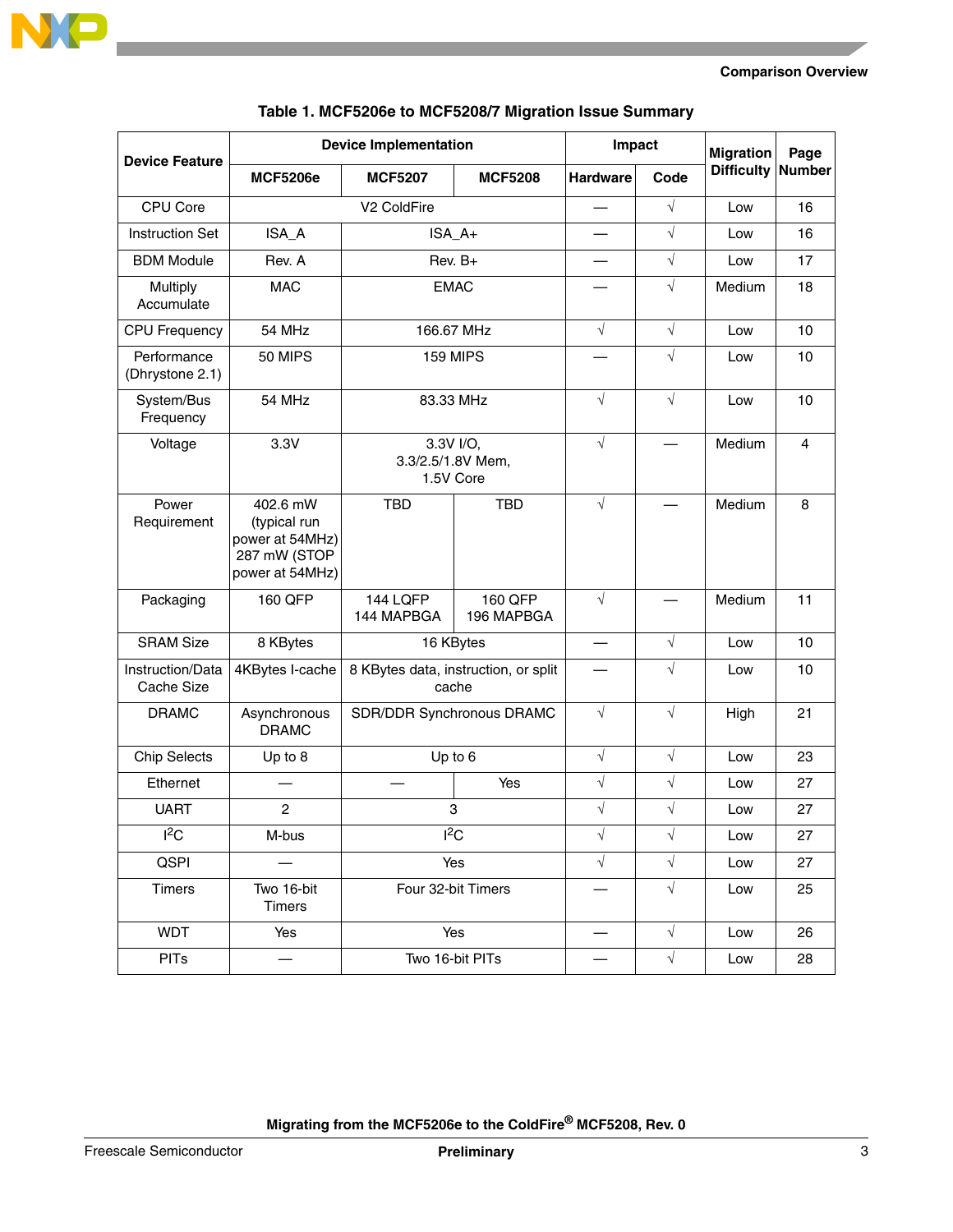

| <b>Device Feature</b>  | <b>Device Implementation</b>                                                                     |                    |                             | Impact          |      | <b>Migration</b>         | Page |
|------------------------|--------------------------------------------------------------------------------------------------|--------------------|-----------------------------|-----------------|------|--------------------------|------|
|                        | <b>MCF5206e</b>                                                                                  | <b>MCF5207</b>     | <b>MCF5208</b>              | <b>Hardware</b> | Code | <b>Difficulty Number</b> |      |
| External<br>Interrupts | Up to 3 discrete<br>interrupts<br>requests or up to<br>7 encoded<br>interrupt priority<br>levels |                    | Up to 3 discrete interrupts |                 | V    | Low                      | 30   |
| <b>DMA</b>             | 2 channel                                                                                        |                    | 16 channel                  | N               | V    | Low                      | 21   |
| GPIO <sub>s</sub>      | Up to $8$                                                                                        | Up to 30           | Up to 50                    | $\sim$          | V    | Medium                   | 25   |
| <b>JTAG</b>            |                                                                                                  | JTAG boundary scan |                             | V               | Low  | 26                       |      |

**Table 1. MCF5206e to MCF5208/7 Migration Issue Summary (continued)**

<span id="page-3-0"></span>This section addresses differences between the MCF5206e and the MCF5208 and highlights what the user needs to consider when making this migration. The categories discussed in this section include electrical characteristics, performance, mechanical characteristics, chip configuration, external signals, core and architectural improvements, on-chip modules, and software considerations.

## <span id="page-3-1"></span>**2.1 Electrical Characteristics**

The following sections discuss differences in electrical characteristics between the two devices, including voltage conversion, driver strength/capacitive loading, and power consumption.

## <span id="page-3-2"></span>**2.1.1 Voltage Conversion**

One important consideration in migrating from the MCF5206e to the MCF5208/7 is the difference in voltage. The MCF5206e is a 3.3V only device, while the MCF5208 has split voltage rails. The core supply is always 1.5V, while the I/O is 3.3V. The memory bus can be 3.3V when interfacing to SDR SDRAM, 2.5V when interfacing to DDR SDRAM, or 1.8V when interfacing to mobile (low-power) DDR SDRAM. [Table 2](#page-3-3) shows some of the suggested combinations of supply voltages for the MCF5208.

<span id="page-3-3"></span>

| $1/O$ $V_{DD}$ | $SD_V$ <sub>DD</sub> | Core $V_{DD}$ | <b>Description</b>                                                                                                                                                                                                                |
|----------------|----------------------|---------------|-----------------------------------------------------------------------------------------------------------------------------------------------------------------------------------------------------------------------------------|
| 3.3V           | 3.3V                 | 1.5V          | This dual-supply configuration is recommended for<br>use with SDR SDRAMs.                                                                                                                                                         |
| 3.3V           | 2.5V                 | 1.5V          | These are the recommended supply rails when using<br>standard DDR SDRAM.<br><b>Note:</b> The MCF5208 does not require a $V_{BFE}$ input<br>when using DDR SDRAM, but the memory will require<br>a 1.25V $V_{BFF}$ supply voltage. |
| 3.3V           | 1.8V                 | 1.5V          | This is the recommended voltage supply configuration<br>for using low-power DDR SDRAM devices.                                                                                                                                    |

**Table 2. MCF5208 Voltage Supply Summary**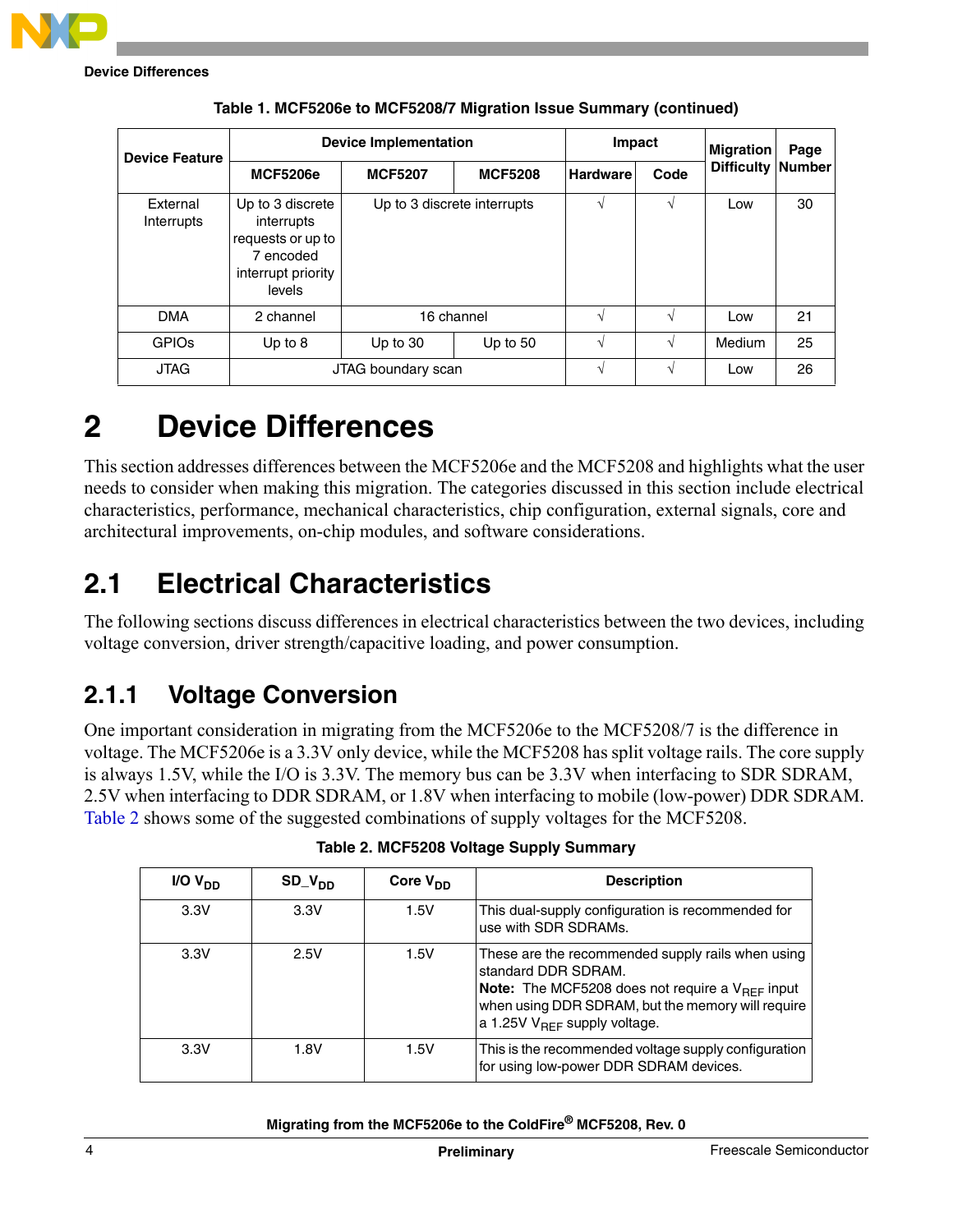

```
Device Differences
```
The memory supply determines the operating voltage of the system bus for any access. The value used for SD VDD in a system is based on the type of SDRAM used, but the decision will have an impact on any device that is connected to the system bus. The next sections discuss some of the design considerations for mixing devices with different operating voltages on the system bus.

### **2.1.1.1 Peripheral Voltage Migration Concerns**

Since peripheral devices are more likely to be available with only one option for the operating voltage, they present the largest concern from a migration standpoint. The MCF5208 I/Os are not 5V tolerant, so bus-interfaced external peripheral devices used in an existing MCF5206e system might not be compatible with the MCF5208 bus without proper system design. If any external peripherals that are only available as 5V devices are needed, then level shifting buffers (such as the SN74AVC8T245) will be required to isolate the peripheral's 5V I/Os from the MCF5208 to ensure that the processor and peripheral both see the correct logic levels.

Buffers are also required for 3.3V peripherals when 2.5V or 1.8V is used for the system's SD\_VDD. In addition to protecting the pins from a voltage that exceeds their supply, level shifting buffers also help to ensure that the  $V_{\text{IH}}$  and  $V_{\text{IL}}$  requirements for both the ColdFire processor and the peripheral device are met. For example, if 1.8V is used for the SD\_VDD supply, then a high output from the processor will not reach a voltage high enough to meet the minimum  $V<sub>IH</sub>$  requirements for most 3.3V devices. Level shifters can be used to correct the voltage level mismatch and prevent the device from erroneously detecting low voltage levels on all interface pins, while also protecting the bus interface pins on the MCF5208.

### **2.1.1.2 Memory Voltage Migration Concerns**

Many bulk memories can be found in 3.3V, 2.5V, and 1.8V varieties, so in most cases replacements for memory devices should not present a problem. However, in some cases the use of 3.3V memories might be a more cost effective solution even if SD\_VDD is powered at 2.5V or 1.8V. Depending on the types, sizes, and number of memory devices used in the system, there could be cost benefits to using 3.3V memories and level shifting buffers. In particular, if level shifting buffers are already being used in order to accommodate the use of 3.3V peripheral devices, then the use of 3.3V devices for Flash, SRAM, and other non-SDRAM memories might help to decrease overall system costs.

### **2.1.1.3 System Bus Design Block Diagram**

Figure 1 shows the example configuration for a system using 3.3V SDR SDRAM.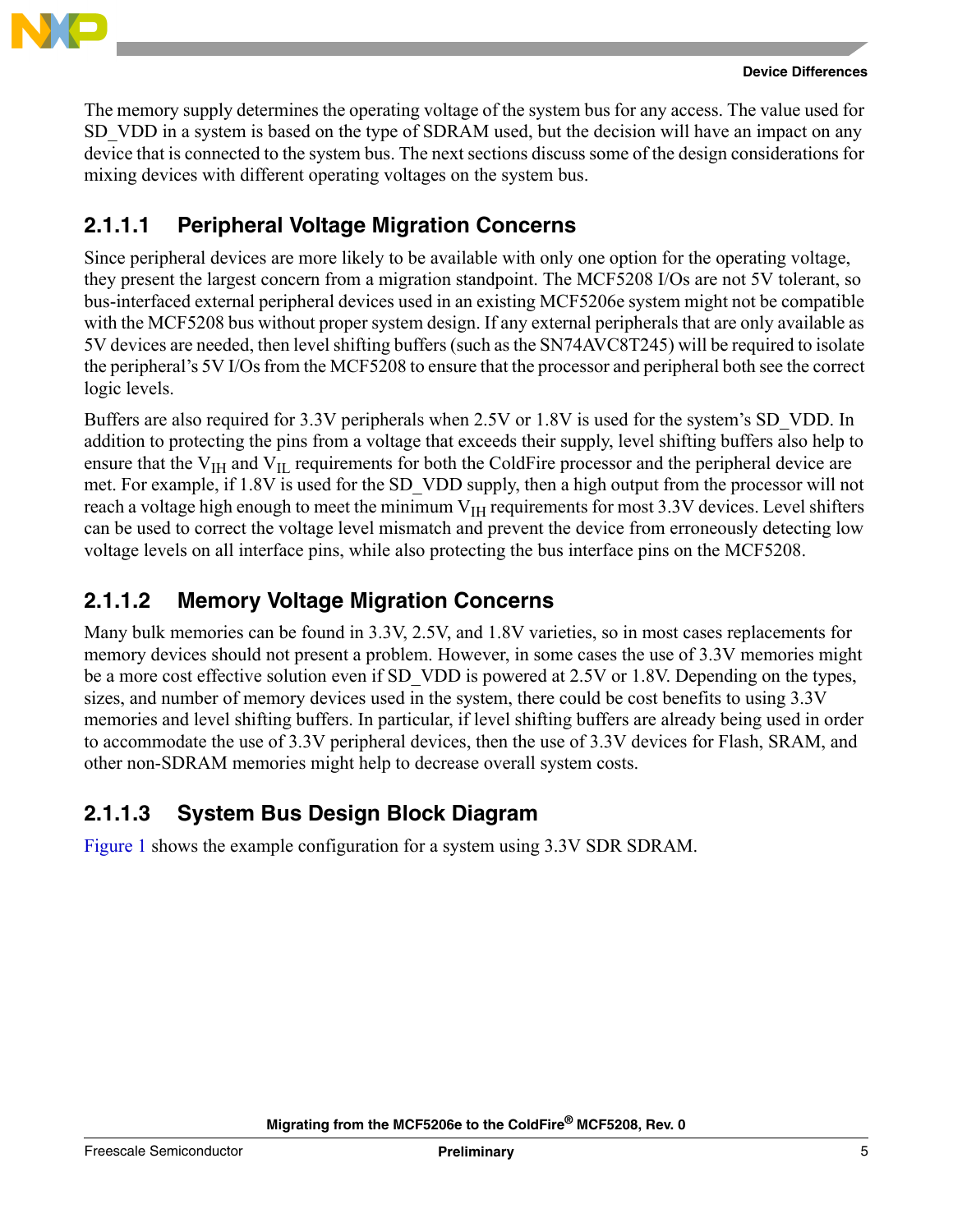



**Figure 1. Example System Bus Design for an SDR SDRAM System**

Since this is a 3.3V system, the Flash and SRAM are connected directly to the MCF5208's bus. However, care should be taken to avoid exceeding the specified 50pF capacitive load for the bus. If the number of devices connected to the 3.3V bus creates a load greater than 50pF, then an optional buffer can be added, as shown in the figure. This prevents additional devices from overloading the processor's bus. If any 5V devices are used in the system, then a level shifting buffer must be used to isolate the 5V device(s) from the MCF5208.

The same basic system bus architecture can be used for applications with 2.5V DDR SDRAM or 1.8V mobile DDR SDRAM. [Figure 2](#page-6-0) shows an example block diagram for a system using 2.5V DDR SDRAM.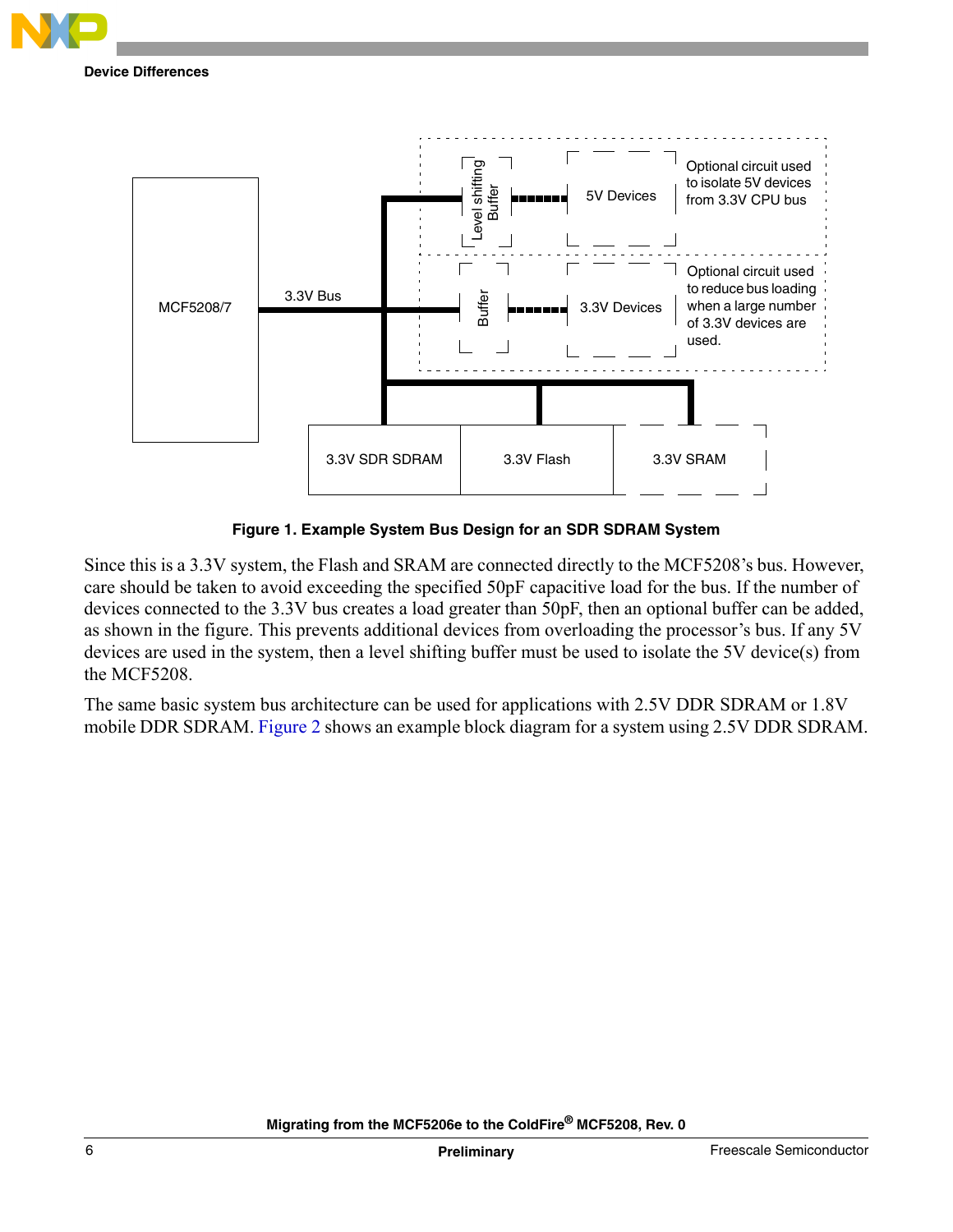



#### **Figure 2. Example System Bus Design for a DDR SDRAM System**

<span id="page-6-0"></span>The block diagram is similar to what would be used for a 3.3V system bus, except 2.5V devices are used for the Flash and optional SRAM and all 3.3V devices are behind a level shifting buffer.

[Figure 3](#page-7-1) shows a second block diagram that could be used for 2.5V or 1.8V systems.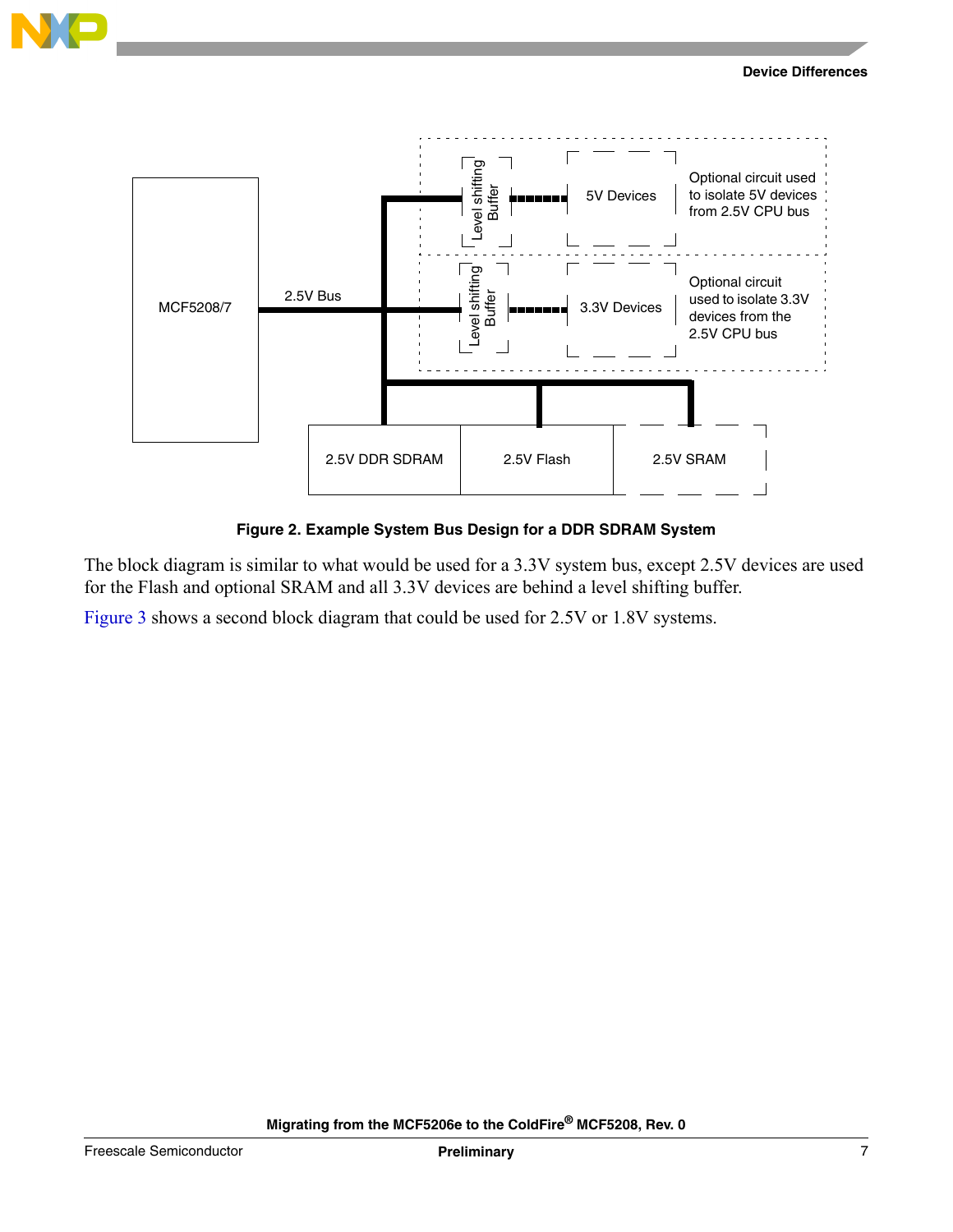



**Figure 3. Alternate Example System Bus Design for a DDR SDRAM System**

<span id="page-7-1"></span>In this version of the system, the only device directly connected to the CPU bus is the DDR SDRAM. Since the boot Flash and other memories are behind a level shifting buffer, 3.3V devices can be used. One of the drawbacks to this approach is that additional wait states might be needed for accesses to the memories or peripherals on the other side of the level shifter to account for delays added by the buffer itself. The trade-offs between performance and overall costs should be evaluated to determine the ideal solution for a particular application.

## **2.1.2 Drive Strength**

On the MCF5206e, the pads have one drive strength (50pF), but on the MCF5208 there are four programmable options for the drive strength—10pF, 20pF, 30pF, and 50pF. The processor can boot in either 10pF drive or 50pF drive; then the drive strength can be reprogrammed to one of the other modes during system initialization. The MCF5208 also allows for different drive strengths on functional groups of pins. For example, the bus signals which will typically be connected to multiple devices can be setup for 50pF drive, but the FEC pins could be programmed for 10pF drive.

## <span id="page-7-0"></span>**2.1.3 Power Consumption**

The MCF5208 incorporates several features designed to allow for greater control over the device's power consumption either when the processor is running or when it is stopped. The following sections describe some of these features in more detail.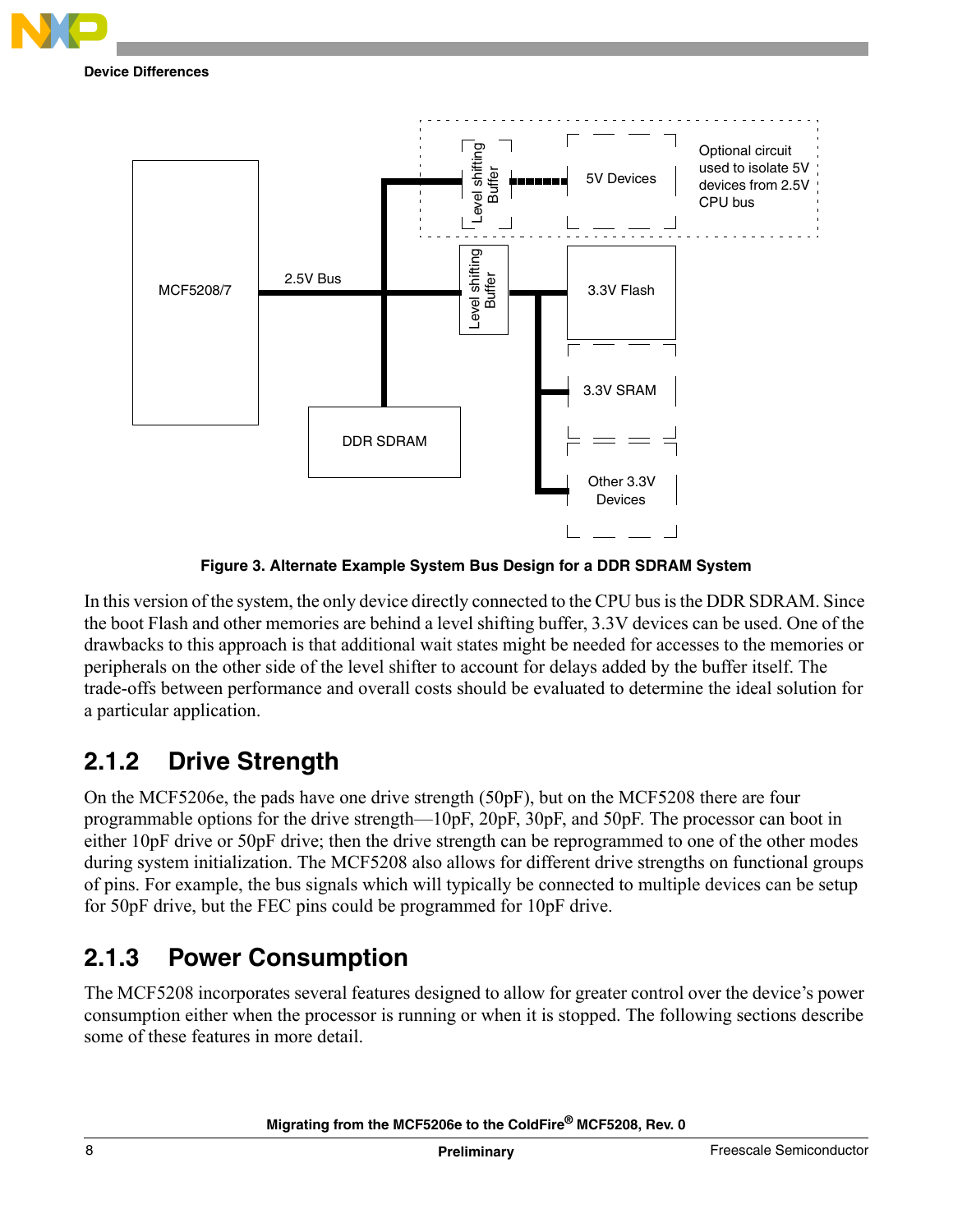

### **2.1.3.1 Low Power Modes**

The MCF5206e uses a STOP instruction to enter a low-power mode. Executing the STOP instruction would cause the ColdFire core to stop executing instructions until an interrupt of an appropriate level was received to wake-up the CPU. This reduces the power consumption of the device since the core is not executing; however, all of the clocks to the chip are still active and enabled therefore the STOP mode current is still high (almost 300mA when running at 54 MHz).

The MCF5208 improves upon the MCF5206e's STOP by adding a selection of low-power modes—WAIT, DOZE, and STOP. All three modes are still entered by executing a STOP instruction. The state of the LPCR[LPMD] field determines the mode entered by the STOP instruction. These modes allow for greater control over the chip's power consumption.

WAIT and DOZE mode on the MCF5208 provide similar operation to executing a STOP instruction on the MCF5206e. The CPU is idled, and the CPU and memory clocks are also shut off. This causes a significant decrease in power consumption with little or no delay required for the CPU to begin operation again once a wake-up is received.

On the MCF5208 STOP mode will idle the CPU and disable the CPU, memory, and system clocks. The LPCR[STPMD] field allows for programmable disabling of additional clocks in STOP mode to decrease power consumption even more. The bus clock, PLL, and oscillator can also be disabled. When all of the possible clocks are turned off, this yields the lowest possible power consumption (current draw in the microamps range). The trade-off for the lower power consumption is a longer wake-up time. In particular, if the PLL is disabled, when an interrupt is detected to wake-up the CPU, the PLL has to regain lock before the system can begin the wake-up process. Also, since the system clocks are disabled in STOP mode, only external interrupts can be used to wake-up the CPU without a reset (the modules are not clocked and therefore cannot issue interrupt requests).

### **2.1.3.2 Limp Mode**

The MCF5208 also includes a limp mode, which allows the CPU to be clocked directly by a divided input clock and bypass the PLL completely. Although limp mode can be used for regular operation, some of the modules (SDRAMC and the FEC) cannot operate at the low frequencies used in limp mode; therefore, limp mode is primarily intended to be used as a low-power mode. Since the power consumption of the device is directly proportional to the clock speed, using a low speed clock when possible will reduce power consumption. The limp mode can also be used in combination with the low power modes to further reduce power consumption. For example, if the device is put into limp mode to reduce the system clock frequency and then placed into WAIT or DOZE mode, the power consumption will be less than if the full system clock frequency were used. Since the part is only in WAIT/DOZE mode, all of the peripherals (with the exception of the SDRAMC and FEC) can be active and are capable of issuing an interrupt to wake-up the CPU.

#### **2.1.3.3 Module Clock Disables**

The MCF5208 incorporates peripheral power management registers that allow for a simple means of enabling and disabling the clock for on-chip peripherals on a module-by-module basis. Disabling the clocks for any modules that are not used in the system can help to decrease current draw in both RUN mode and low-power modes. The module clocks can also be enabled/disabled on-the-fly, so that infrequently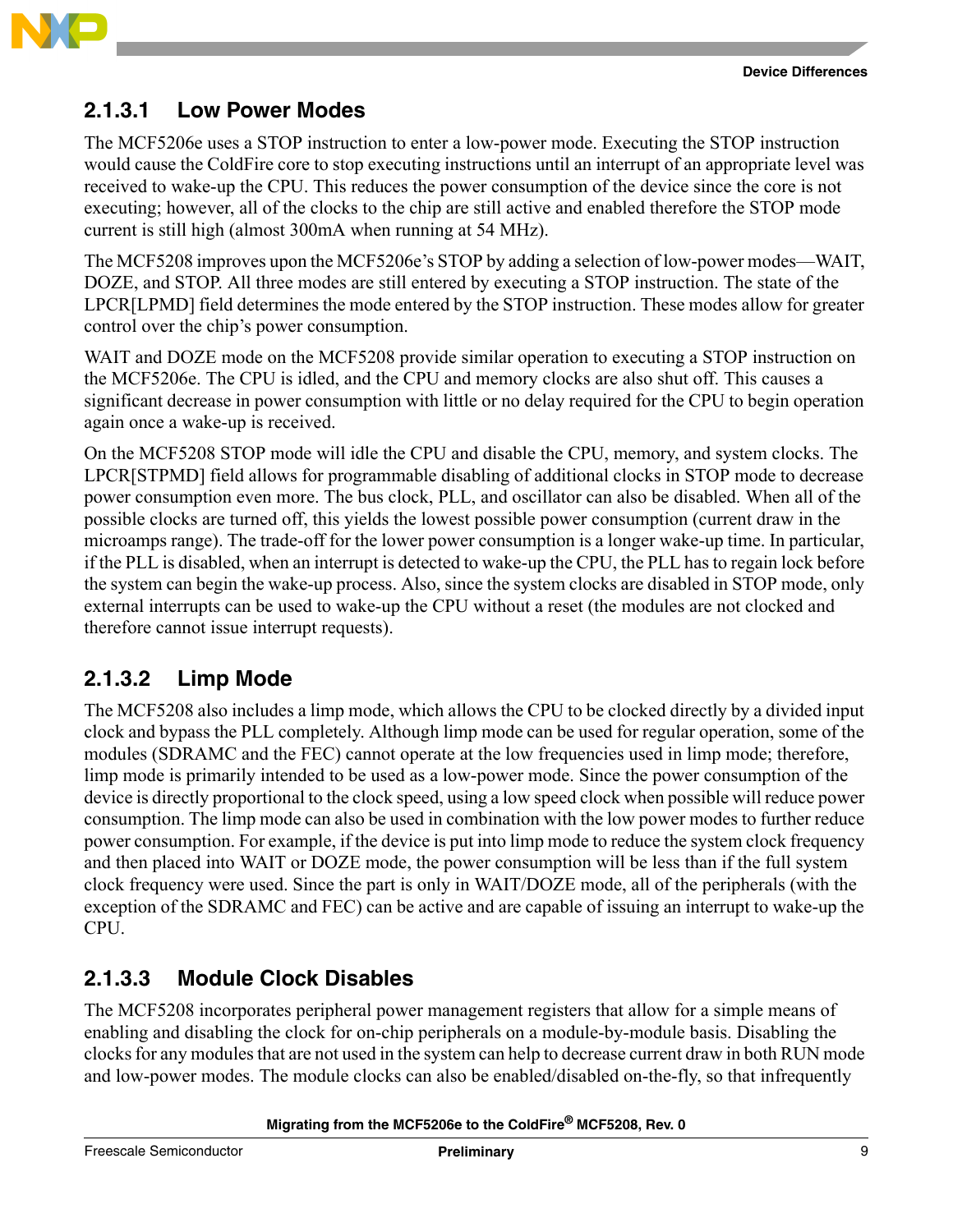

used modules that have a large current draw can be disabled when they are not being used. For instance, if Ethernet is used periodically to download software/firmware updates directly to the device but is not used as part of the main function of the device, then the overall current consumption could be decreased by disabling the clock to the FEC module until the device needs to check for updates.

## <span id="page-9-0"></span>**2.2 Performance**

The following sections discuss some of the MCF5208 features that can directly help to increase the overall system performance.

## **2.2.1 Frequency**

One of the primary advantages of migrating to the MCF5208 is the significant increase in performance and frequency. Whereas the MCF5206e has a Dhrystone 2.1 MIPS rating of approximately 50 MIPS when running at 54 MHz, the MCF5208 offers approximately 103 MIPS of performance with the same system frequency (108 MHz core frequency). That is, the MCF5208 offers over a 2x performance boost without changing the bus and system frequency. Moreover, the MCF5208 can provide 159 MIPS performance at its maximum frequency of 166 MHz.

## **2.2.2 System PLL**

The MCF5208 uses an on-chip PLL to generate the system clocks for the chip. The PLL is designed to operate from a 16 MHz input from either a crystal using the on-chip oscillator circuit or an external oscillator.

The PLL feedback divider register (PFDR) is used to control the multiplication factor used by the PLL. The MCF5208's PLL supports multipliers from 7.33 to 11.25 times the input reference frequency for the core frequency. The system frequency used for modules and the bus is always half the core frequency.

## <span id="page-9-1"></span>**2.2.3 On-chip SRAM**

The MCF5208 has 8 KBytes of on-chip SRAM, whereas the MCF5206e only has 4 KBytes. The on-chip SRAM provides single cycle access memory to the CPU that is clocked at the CPU frequency. Use of the on-chip SRAM to store critical code, data structures, and/or stack space can yield a significant performance increase over storing code in external memory.

The SRAM on the MCF5208 is dual-ported. On the MCF5206e, the on-chip SRAM has one port, so only the CPU can access the memory. The dual-port on the MCF5208 allows for on-chip masters other than the CPU to read and write the SRAM. This means that the source and/or destination addresses for an eDMA transfer can point into SRAM space and the descriptors and/or buffers for the FEC can be stored in the SRAM.

## <span id="page-9-2"></span>**2.2.4 Cache**

In addition to providing more on-chip SRAM memory than the MCF5206e, the MCF5208 also has twice as much on-board cache memory. The cache also has more configuration options. The MCF5206e's cache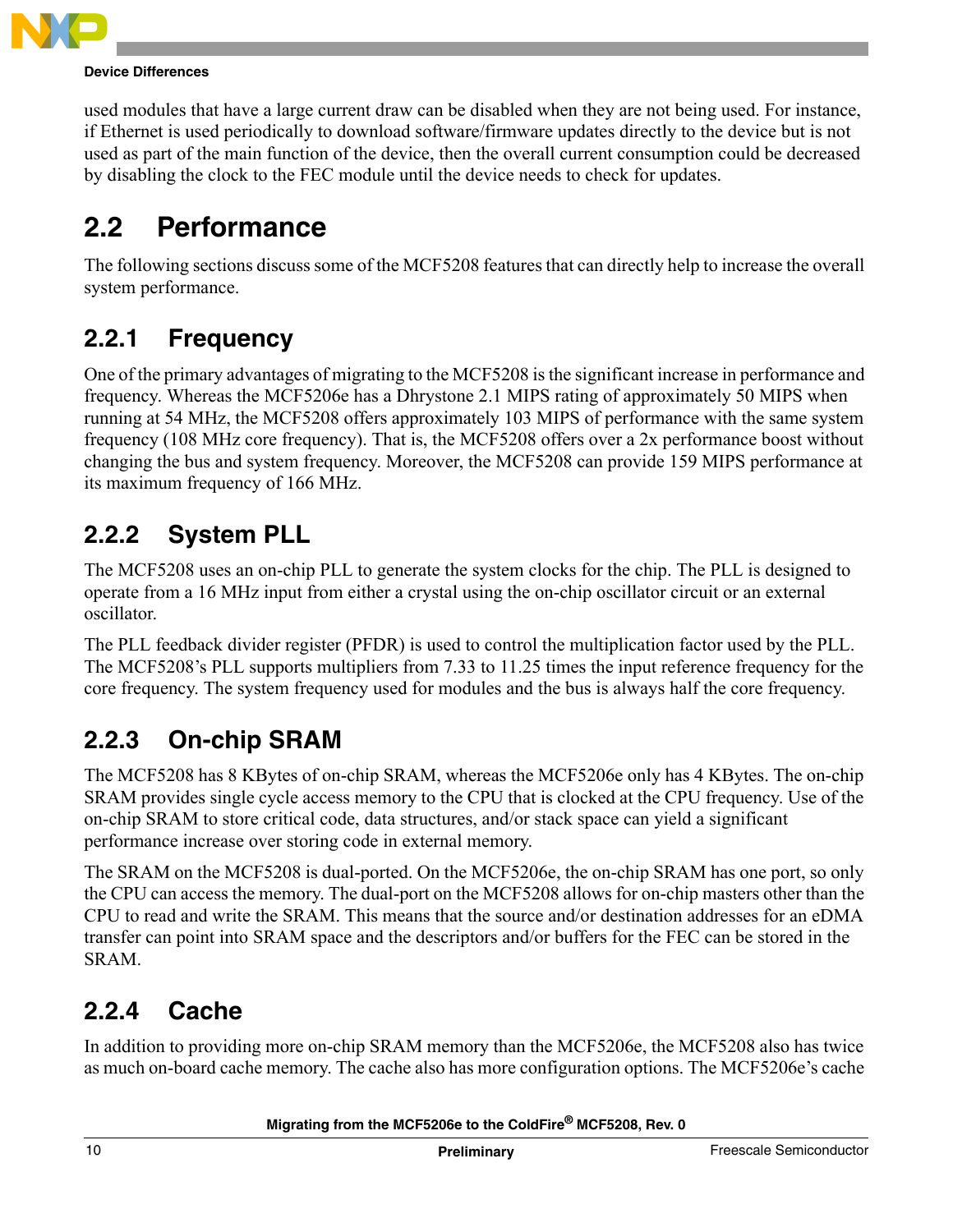

is an instruction cache only; however, the MCF5208 cache can be used as an instruction or data cache. There is also an option to configure the cache as a split data and instruction cache where one half the cache is dedicated to instructions and the other half to data.

## <span id="page-10-0"></span>**2.3 Mechanical Characteristics**

With the trend towards miniaturization, smaller, lighter, and higher performance products have paved the way for smaller component packages and higher pin counts. For this reason, the mold array process-ball grid array (MAPBGA) is used as the production package for the MCF5208 and MCF5207. The MCF5207 and MCF5208 are also available in quad flat pack (QFP) packages, but QFP versions of the device are slightly higher in cost. In addition, the MCF5208 has fewer pins on the QFP version of the device, so some functionality is lost when using the QFP. This creates a definite advantage for customers to migrate from the use of QFPs to BGAs.

The BGA is a surface mount package that uses solder balls arranged in a grid array instead of the lead pins normally used in quad flat pack (QFP) and other packages. The MCF5208's 196-pin and MCF5207's 144-pin MAPBGA packages give many advantages over a QFP. The most evident advantage of the MAPBGA versus the QFP is the savings in board real estate. Most BGAs are typically 20-25% smaller than their QFP counterparts. For the MAPBGA package, the entire surface of the package, rather than just the edges, can be used for interconnection. When the total board area required to place and route the package is taken into account, the MAPBGA can reduce size by as much as 50%. Figure 4 illustrates the differences between the QFP and the MAPBGA.



**Figure 4. Customer Board Area Reduction Example**

Lead pitch is a major consideration when working with high pin count QFPs. For these packages, the lead pitch can be as fine as 0.65 mm. The BGA package with the same number of pins is easier to mount, since the lead pitch is wider than a QFP package. BGAs are also less fragile and easier to handle both before and during assembly. The placement operation for this package is usually far easier and more reliable than for fine-pitch QFPs.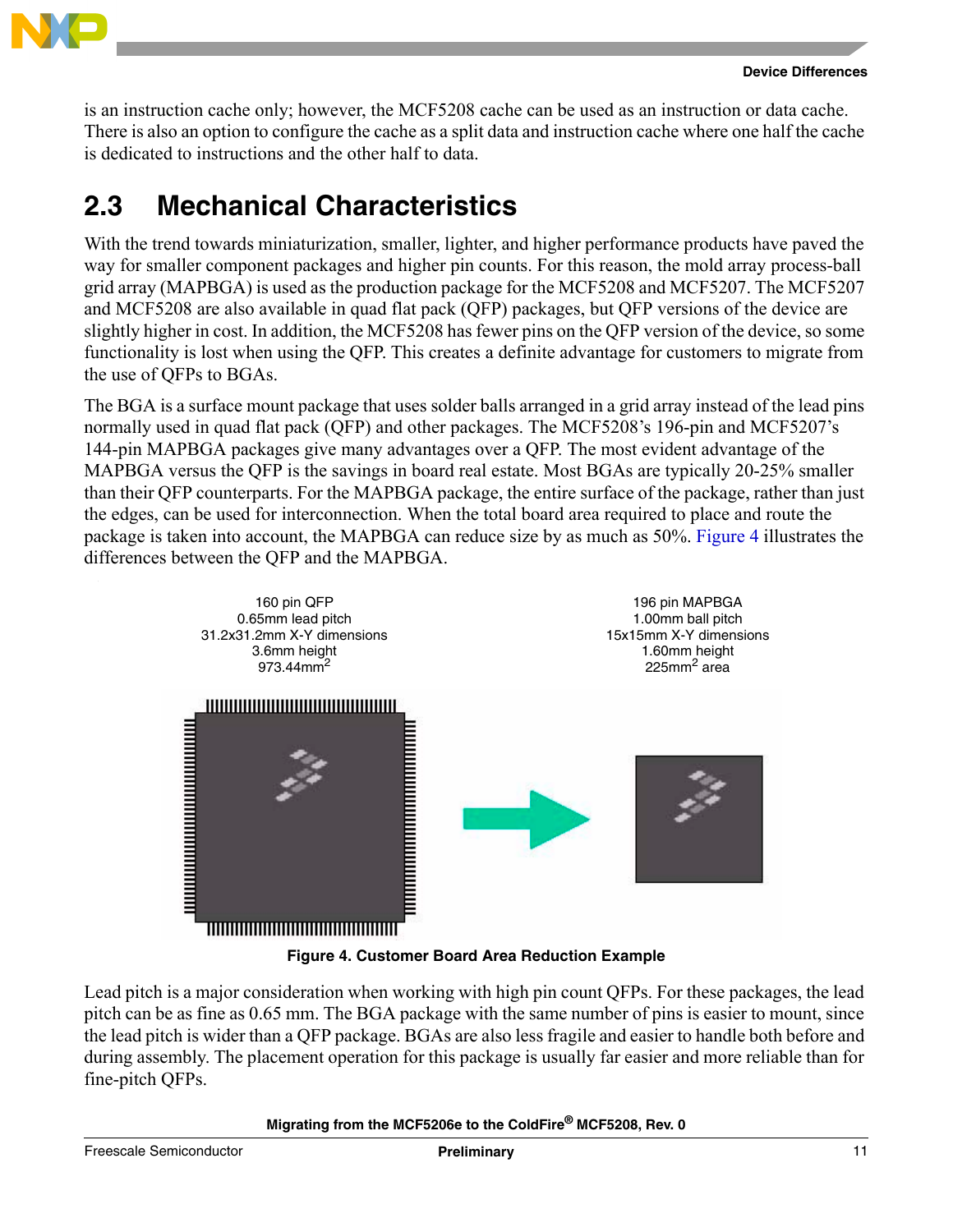

BGAs also have higher assembly yields. For example, BGAs typically have less than 5 parts per million joints (ppmj) compared to the 50–100 ppmj of QFP devices. BGAs have higher assembly yields than QFPs for the following reasons:

- No bent leads or coplanarity problems.
- Self-aligning on solder pads.
- Solder balls are always solderable (unlike plated leads).
- Easy solder paste printing.
- Large pitch: 1.0 mm, 1.5 mm, 1.27 mm.
- Large ball diameter sizes: MAPBGA 19.68 mils.

In general, BGAs have better electrical and thermal properties than their QFP counterparts. The long fingers of the QFP lead frame make it more inductive than shorter ones. Additional enhancements can be made to the BGA package by adding metal layers for power and ground.

## <span id="page-11-0"></span>**2.4 External Signal Comparison**

Because of the devices' different packages, it is not useful to compare their pinouts. It is useful, however, to discuss the commonality of signals brought out of each device. Table 3 is a summary of each device's externally-accessible signals.

#### **NOTE**

Some signal functions on the MCF5208 and MCF5207 are multiplexed on the same pin. Therefore, all signal functions are not available at the same time. Refer to the *MCF5208 Reference Manual* for more information on pin muxing.

| <b>Module</b> | MCF5206e Signal | MCF5208/7 Signal | <b>Comment</b>                                                              |
|---------------|-----------------|------------------|-----------------------------------------------------------------------------|
| Reset         | <b>RSTI</b>     | <b>RESET</b>     |                                                                             |
|               | <b>RSTO</b>     | <b>RSTOUT</b>    |                                                                             |
| <b>Clocks</b> | <b>CLK</b>      | <b>EXTAL</b>     | Used as clock input for the MCF5208<br>when an external oscillator is used. |
|               |                 | <b>XTAL</b>      |                                                                             |
|               |                 | FB CLK           | FB_CLK is the system clock output<br>Ifrom the MCF5208's PLL.               |

**Table 3. MCF5206e and MCF5208/7 External Signal Comparison**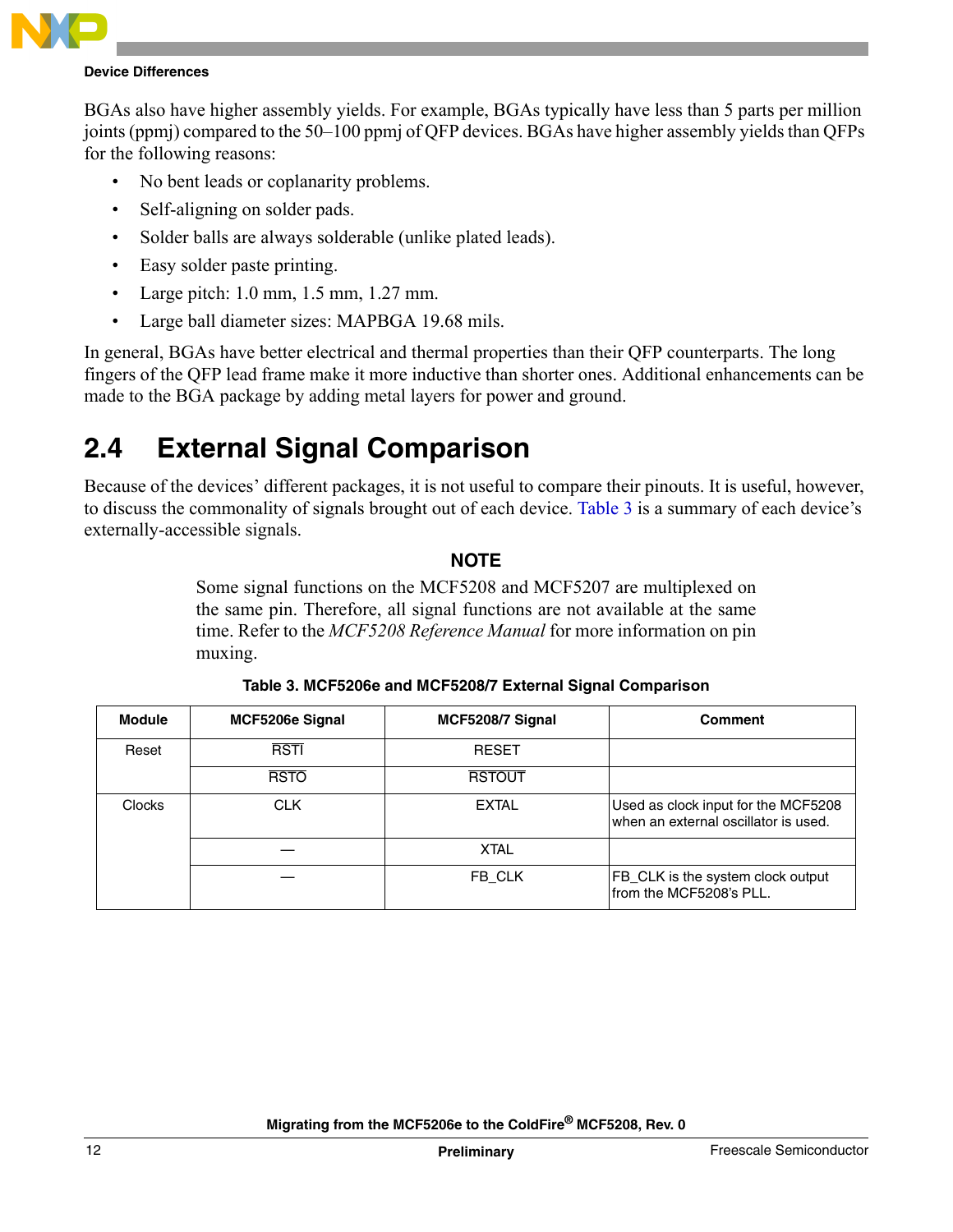

| <b>Module</b>                   | MCF5206e Signal             | MCF5208/7 Signal       | <b>Comment</b>                                                                                                                                                                          |
|---------------------------------|-----------------------------|------------------------|-----------------------------------------------------------------------------------------------------------------------------------------------------------------------------------------|
| Mode Selects                    |                             | <b>RCON</b>            | Reset configuration can be overridden<br>via D[9,7:1]                                                                                                                                   |
|                                 |                             | <b>DRAMSEL</b>         | This signal is used to select between<br>SDR and DDR operation.<br>DRAMSEL high = SDR mode<br>DRAMSEL low = DDR mode                                                                    |
|                                 | <b>MTMOD</b>                | JTAG_EN                | These signals are used to select<br>between JTAG and BDM functionality;<br>however, the pin states are reversed.<br>BDM = MTMOD high = JTAG_EN low.<br>JTAG = MTMOD low = JTAG_EN high. |
| External<br>Memory<br>Interface | A[27:0]                     | A[23:0]                | A[27:24] are muxed with $\overline{CS}$ [7:4] and<br>WE[3:0] on the MCF5206e<br>$A[23:22]$ are muxed with $\overline{FB\_CS}[5:4]$<br>on the MCF5208.                                   |
|                                 | D[31:16]                    | D[31:16]/SD_D[31:16]   | When DDR is used with the MCF5208<br>the upper half of the data bus becomes<br>a dedicated 16-bit wide port for the<br>DDR.                                                             |
|                                 | D[15:0]                     | D[15:0]/FB_D[31:16]    | When DDR is used with the MCF5208<br>the lower half of the data bus becomes<br>a dedicated 16-bit wide port for the<br>FlexBus.                                                         |
|                                 | WE[3:0]                     | BE/BWE[3:0]/SD_DM[3:0] |                                                                                                                                                                                         |
|                                 | $R/\sqrt{W}$                | $R/\sqrt{W}$           |                                                                                                                                                                                         |
|                                 |                             | <b>OE</b>              |                                                                                                                                                                                         |
|                                 | SIZ[1:0]                    |                        |                                                                                                                                                                                         |
|                                 | TT[1:0]                     |                        |                                                                                                                                                                                         |
|                                 | <b>ATM</b>                  |                        |                                                                                                                                                                                         |
|                                 | $\overline{\text{TS}}$      | $\overline{\text{TS}}$ |                                                                                                                                                                                         |
|                                 | TĀ                          | TĀ                     |                                                                                                                                                                                         |
|                                 | <b>ATA</b>                  |                        |                                                                                                                                                                                         |
|                                 | <b>TEA</b>                  |                        | On the MCF5208 an external IRQ<br>signal along with $\overline{TA}$ could be used to<br>duplicate functionality similar to TEA.                                                         |
| <b>Chip Selects</b>             | $\overline{\text{CS}}[7:0]$ | FB_CS[5:0]             |                                                                                                                                                                                         |
| <b>Bus</b>                      | <b>BR</b>                   |                        | The MCF5208 does not support                                                                                                                                                            |
| Arbitration                     | $\overline{BG}$             |                        | external bus masters, so the BR, BG,<br>and BD signals are not implemented.                                                                                                             |
|                                 | BD                          |                        |                                                                                                                                                                                         |

#### **Table 3. MCF5206e and MCF5208/7 External Signal Comparison (continued)**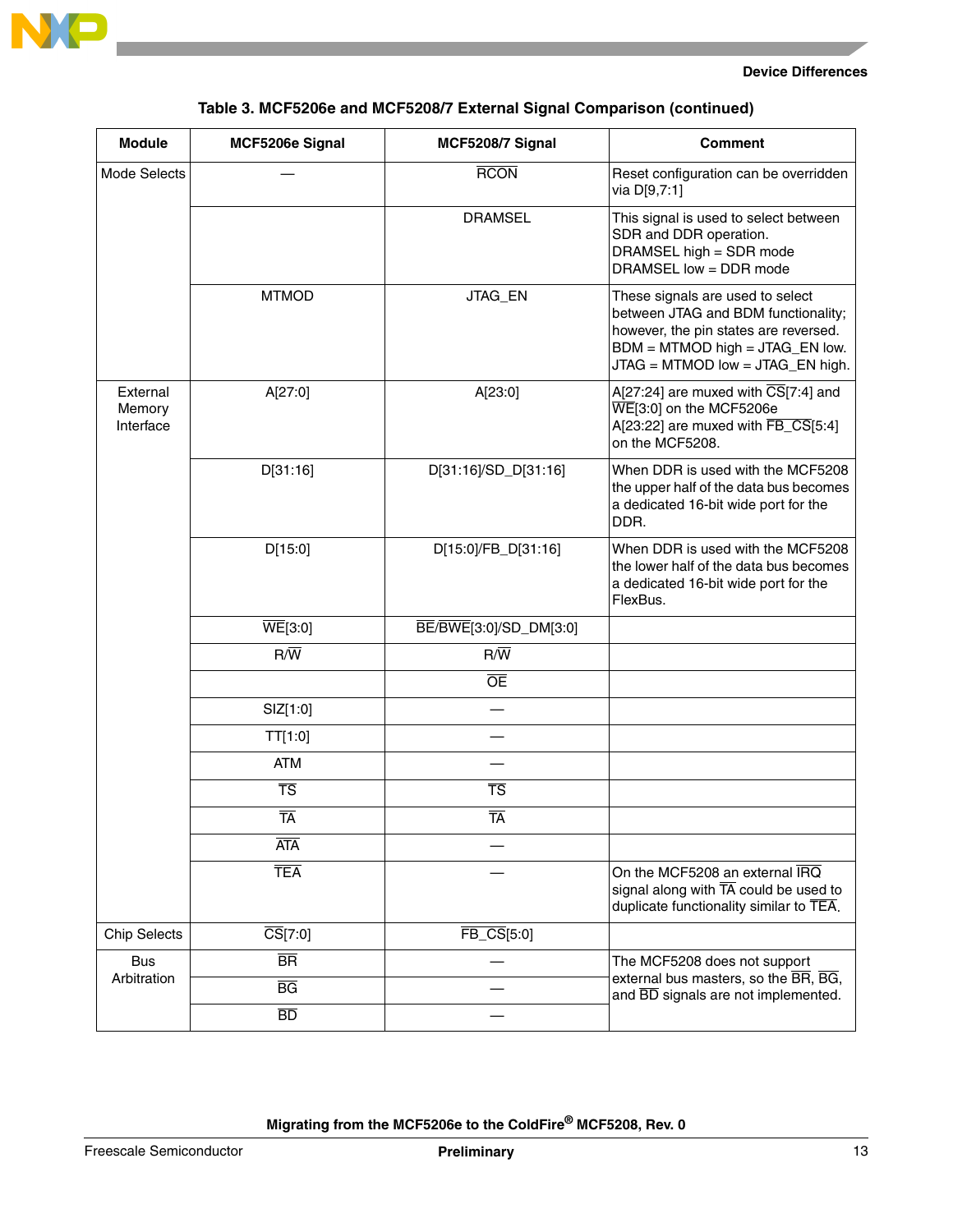

| <b>Module</b>          | MCF5206e Signal     | MCF5208/7 Signal | <b>Comment</b>                                                                                                                                              |
|------------------------|---------------------|------------------|-------------------------------------------------------------------------------------------------------------------------------------------------------------|
| <b>SDRAM</b>           | RAS[1:0]            | SD_RAS           |                                                                                                                                                             |
| Controller             | CAS[3:0]            | SD_CAS           |                                                                                                                                                             |
|                        | <b>DRAMW</b>        | SD_WE            |                                                                                                                                                             |
|                        |                     | $SD_CSS[1:0]$    |                                                                                                                                                             |
|                        |                     | SD_CLK           |                                                                                                                                                             |
|                        |                     | SD_CLK           |                                                                                                                                                             |
|                        |                     | SD_CKE           |                                                                                                                                                             |
|                        |                     | <b>SD_A10</b>    |                                                                                                                                                             |
|                        |                     | SD_DQS[3:0]      |                                                                                                                                                             |
|                        |                     | SD_SDR_DQS       |                                                                                                                                                             |
| External<br>Interrupts | IRQ[7,4,1]/IPL[2:0] | IRQ[7,4,1]       | The interrupt request pins on the<br>MCF5206e can be used as either<br>predefined interrupt request pins or as<br>encoded interrupt priority level signals. |
| <b>Fast Ethernet</b>   |                     | FEC_MDIO         | The MCF5206e and MCF5207 do not                                                                                                                             |
| Controller             |                     | FEC_MDC          | include FEC functionality. Only the<br>MCF5208 includes these signals.                                                                                      |
|                        |                     | FEC_COL          |                                                                                                                                                             |
|                        |                     | FEC_CRS          |                                                                                                                                                             |
|                        |                     | FEC_RXCLK        |                                                                                                                                                             |
|                        |                     | FEC_RXDV         |                                                                                                                                                             |
|                        |                     | FEC_RXD[3:0]     |                                                                                                                                                             |
|                        |                     | FEC_RXER         |                                                                                                                                                             |
|                        |                     | FEC_TXCLK        |                                                                                                                                                             |
|                        |                     | FEC_TXEN         |                                                                                                                                                             |
|                        |                     | FEC_TXER         |                                                                                                                                                             |
|                        |                     | FEC_TXD[3:0]     |                                                                                                                                                             |
| $\overline{I^2C}$      | <b>SDA</b>          | I2C_SDA          |                                                                                                                                                             |
|                        | <b>SCL</b>          | I2C_SCL          |                                                                                                                                                             |
| QSPI                   |                     | QSPI_CS[2:0]     | The MCF5206e does not include QSPI                                                                                                                          |
|                        |                     | QSPI_CLK         | functionality.                                                                                                                                              |
|                        |                     | QSPI_DIN         |                                                                                                                                                             |
|                        |                     | QSPI_DOUT        |                                                                                                                                                             |

#### **Table 3. MCF5206e and MCF5208/7 External Signal Comparison (continued)**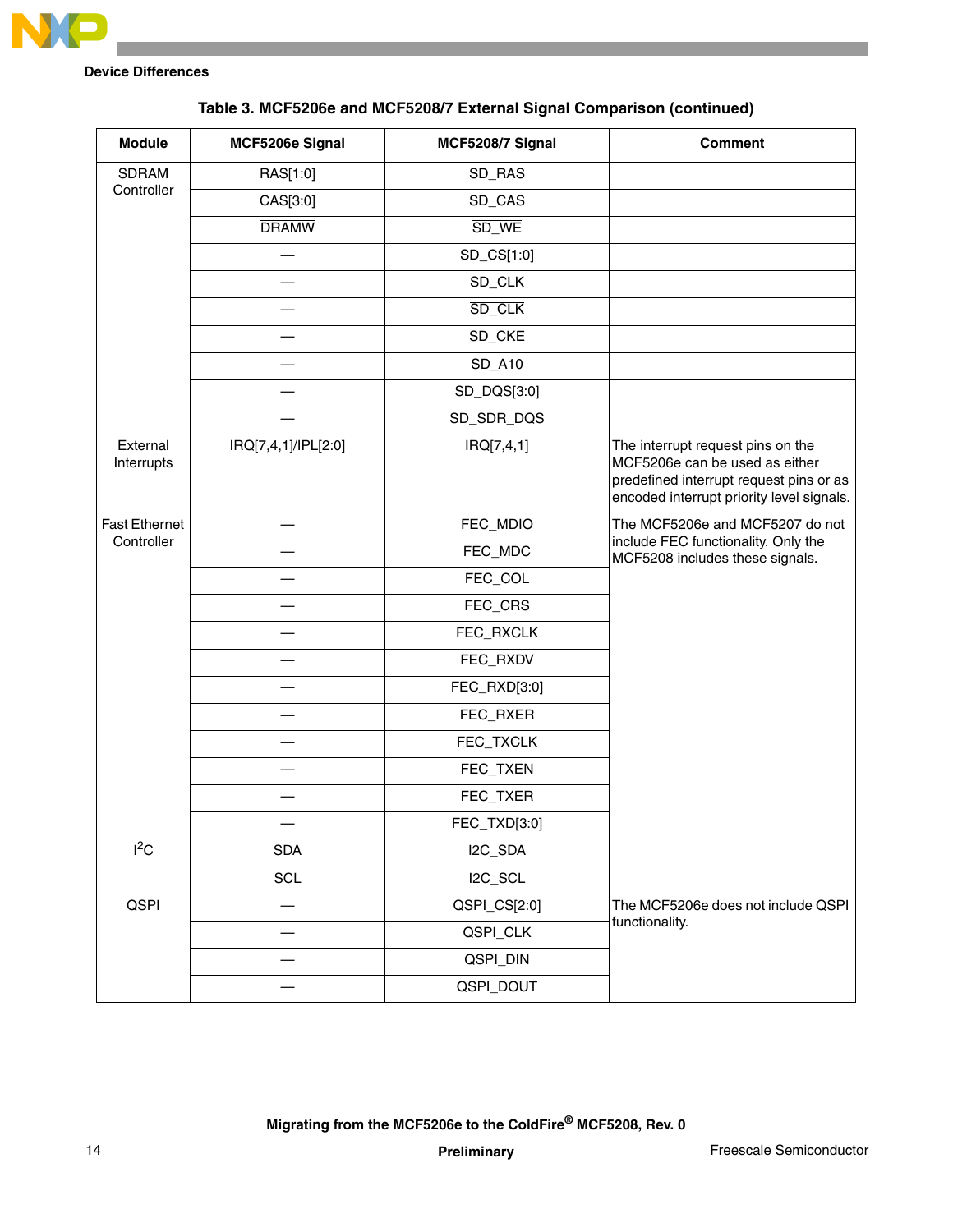

| <b>Module</b> | MCF5206e Signal       | MCF5208/7 Signal       | <b>Comment</b>                                                                                                                                                                                                                        |
|---------------|-----------------------|------------------------|---------------------------------------------------------------------------------------------------------------------------------------------------------------------------------------------------------------------------------------|
| <b>UARTs</b>  | RXD[2:1]              | URXD[2:0]              |                                                                                                                                                                                                                                       |
|               | TXD[2:1]              | UTXD[2:0]              |                                                                                                                                                                                                                                       |
|               | $\overline{CTS}[2:1]$ | $\overline{UCTS}[2:0]$ |                                                                                                                                                                                                                                       |
|               | RTS[2:1]              | $\overline{URTS[2:0]}$ |                                                                                                                                                                                                                                       |
| <b>Timers</b> | TIN[2:1]              | DTIN[3:0]              |                                                                                                                                                                                                                                       |
|               | <b>TOUT[2:1]</b>      | DTOUT[3:0]             |                                                                                                                                                                                                                                       |
| Debug Port    | <b>DSCLK/TRST</b>     | <b>DSCLK/TRST</b>      |                                                                                                                                                                                                                                       |
| and JTAG      | <b>TCK</b>            | PSTCLK/TCK             | The MCF5206e uses the clock input as<br>PSTCLK instead of having a dedicated<br>signal.                                                                                                                                               |
|               | BKPT/TMS              | BKPT/TMS               |                                                                                                                                                                                                                                       |
|               | <b>DSI/TDI</b>        | <b>DSI/TDI</b>         |                                                                                                                                                                                                                                       |
|               | DSO/TDO               | DSO/TDO                |                                                                                                                                                                                                                                       |
|               | DDATA[3:0]            | DDATA[3:0]             |                                                                                                                                                                                                                                       |
|               | PST[3:0]              | PST[3:0]               |                                                                                                                                                                                                                                       |
|               |                       | <b>ALLPST</b>          | ALLPST is the logical AND of the four<br>PST signals. This signal is used on<br>QFP devices to determine if the CPU is<br>halted or running without having<br>access to full real-time trace<br>information (PST[3:0] and DDATA[3:0]) |
| <b>DMA</b>    | DREQ[1:0]             | DREQ0                  |                                                                                                                                                                                                                                       |
|               |                       | DACK <sub>0</sub>      |                                                                                                                                                                                                                                       |
| Test          |                       | <b>TEST</b>            | TEST should be connected to VSS for<br>normal operation.                                                                                                                                                                              |
|               |                       | PLL_TEST               | This signal is used for factory testing<br>and should be treated as a no connect<br>(N.C.)                                                                                                                                            |
|               | $\overline{HIZ}$      |                        |                                                                                                                                                                                                                                       |
| Power         | VDD                   | <b>EVDD</b>            |                                                                                                                                                                                                                                       |
| Supplies      | <b>VSS</b>            | <b>VSS</b>             |                                                                                                                                                                                                                                       |
|               |                       | <b>IVDD</b>            | 1.5V core supply                                                                                                                                                                                                                      |
|               |                       | SD_VDD                 | 3.3V/2.5V/1.8V SDRAM supply                                                                                                                                                                                                           |
|               |                       | PLL_VDD                | Filtered PLL supply                                                                                                                                                                                                                   |
|               |                       | PLL_VSS                | Ground for PLL filter circuit                                                                                                                                                                                                         |

#### **Table 3. MCF5206e and MCF5208/7 External Signal Comparison (continued)**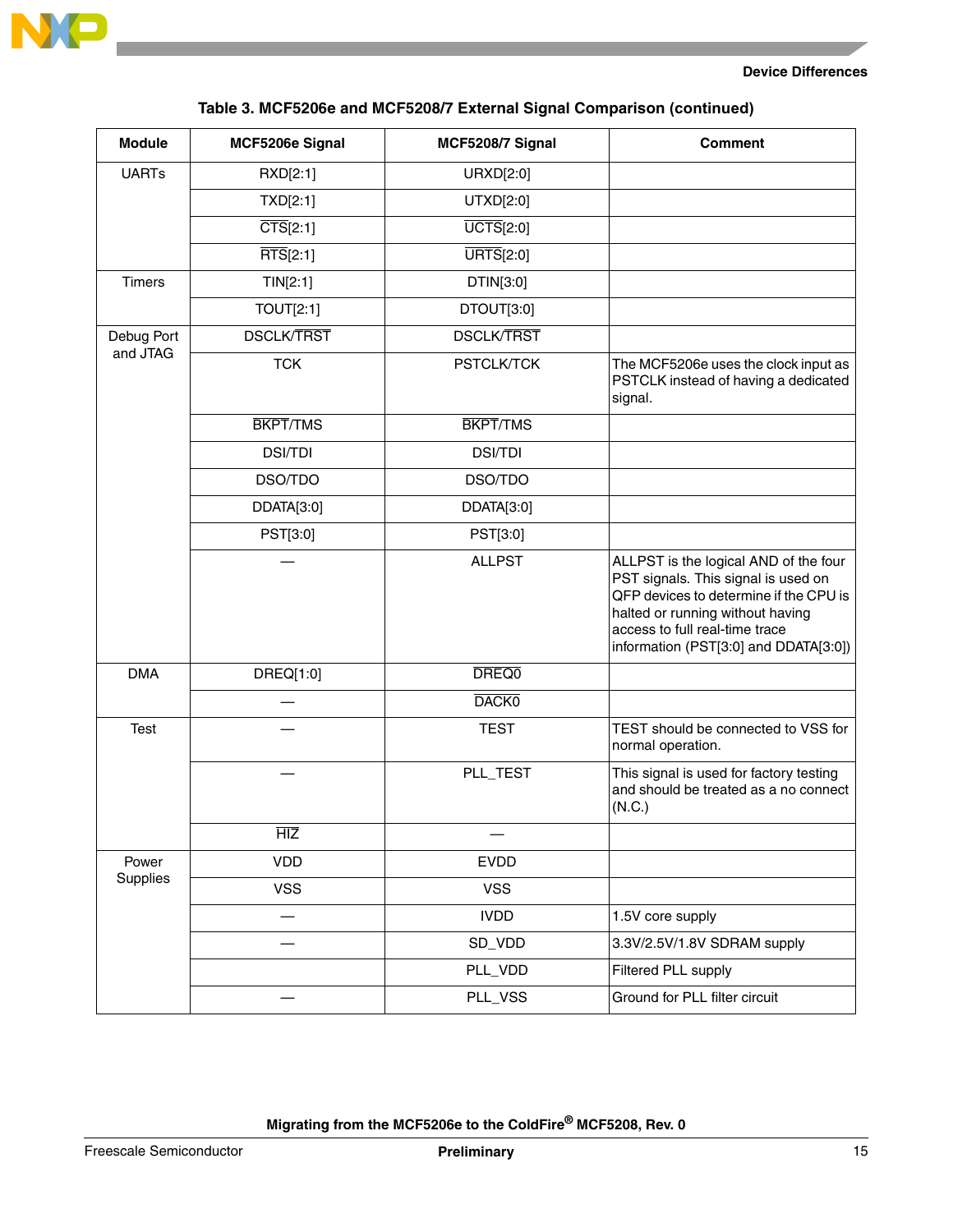

## <span id="page-15-0"></span>**2.5 ColdFire V2 Enhancements**

The MCF5206e and MCF5208 are both based on the ColdFire Version 2 core; however, a number of enhancements have been made to the core, BDM, and MAC module. Table 4 gives a summary of the enhancements that have been made to the ColdFire V2 since the MCF5206e. These differences are described in detail in the following sections.

|                                    | <b>Feature</b>         | <b>MCF5206e</b>            | <b>MCF5208</b>                       |
|------------------------------------|------------------------|----------------------------|--------------------------------------|
| Core                               | Stack pointer          | Single stack pointer       | User and supervisor stack<br>pointer |
|                                    | <b>Instruction Set</b> | ISA A                      | $ISA A+$                             |
| <b>BDM</b>                         | Hardware breakpoints   | One PC breakpoint register | Four PC breakpoint registers         |
| <b>Multiply Accumulate</b><br>Unit |                        | <b>MAC</b>                 | Enhanced MAC (EMAC)                  |

**Table 4. V2 Enhancements Summary**

## <span id="page-15-1"></span>**2.5.1 V2 Core Enhancements**

This section discusses the enhancements to the ColdFire V2 core present in the MCF5208 but not found in the MCF5206e.

### **2.5.1.1 User and Supervisor Stack Pointers**

The MCF5206e supports a single stack pointer that is used for both user and supervisor mode operations. However, the V2 core used for the MCF5208 has been enhanced to support two independent stack pointer (A7) registers—the supervisor stack pointer (SSP) and the user stack pointer (USP).

The dual stack pointer functionality is enabled by setting the enable user stack pointer bit in the cache control register, CACR[EUSP]. If this bit is cleared, then the MCF5208 will function like the MCF5206e with just one stack pointer (A7). CACR[EUSP] is cleared at reset, so by default the stack pointer functionality is the same for the MCF5206e and MCF5208.

### <span id="page-15-2"></span>**2.5.1.2 Additions to the Instruction Set Architecture**

The original ColdFire instruction set architecture (ISA) was derived from the M68000-family opcodes based on extensive analysis of embedded application code. After the initial ColdFire compilers were created, developers identified ISA additions that would enhance both code density and overall performance. Additionally, as users implemented ColdFire-based designs into a wide range of embedded systems, they identified frequently used instruction sequences that could be improved by the creation of new instructions. This observation was especially prevalent in development environments that made use of substantial amounts of assembly language code.

The MCF5208 supports ISA A+ which includes all of the functionality of the original ISA A implemented on the MCF5206e with the addition of several new instructions. Since no functionality is removed, the instruction set architecture enhancements should not pose an issue for migration.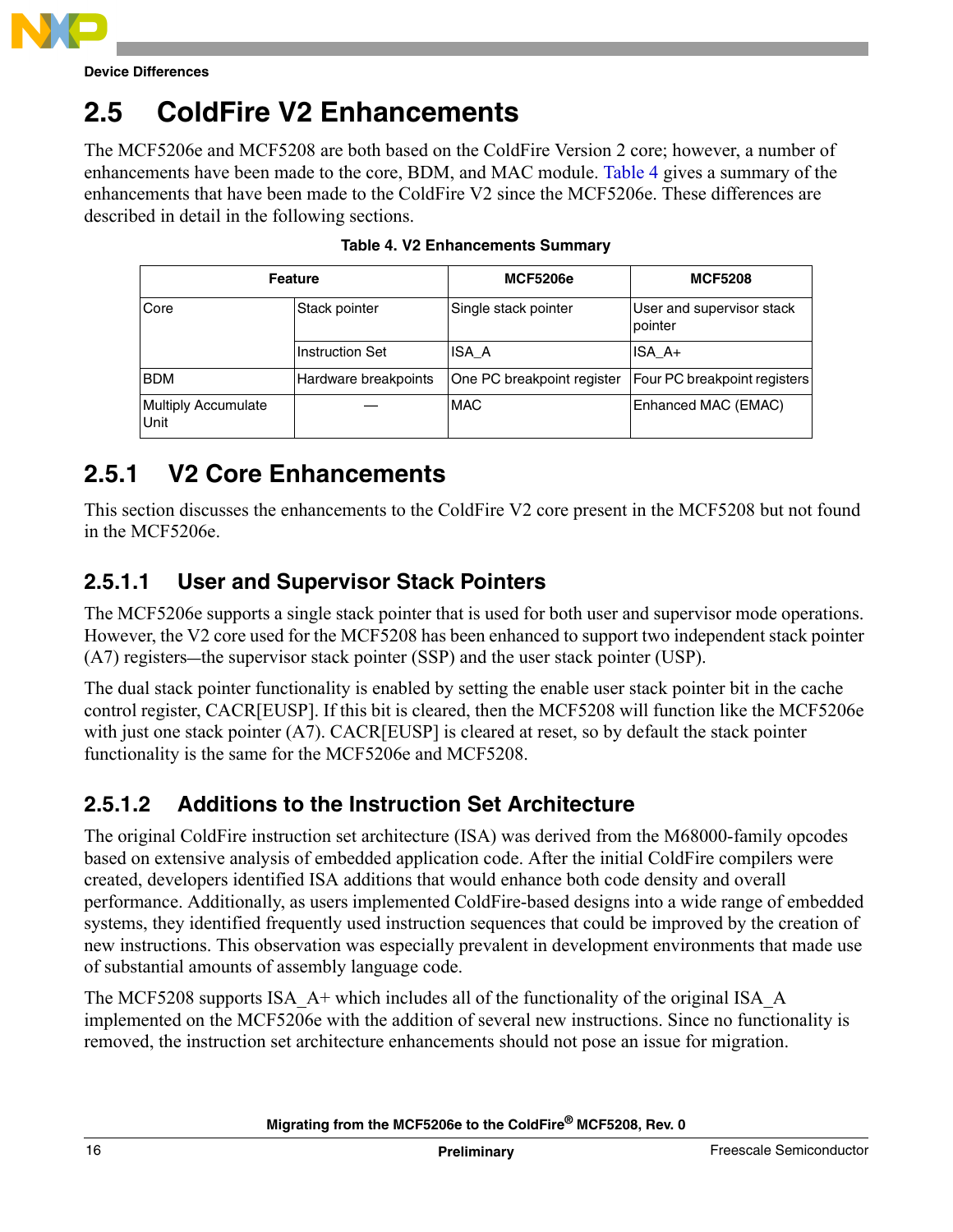

Table 5 summarizes the new instructions added to Revision A+ ISA. For more details, refer the *ColdFire Programmer's Reference Manual*.

| <b>Instruction</b> | <b>Description</b>                                                                                                                                                                                                                                                                      |
|--------------------|-----------------------------------------------------------------------------------------------------------------------------------------------------------------------------------------------------------------------------------------------------------------------------------------|
| <b>BITREV</b>      | The contents of the destination data register are bit-reversed;<br>that is, new $Dx[31] = old Dx[0]$ , new $Dx[30] = old Dx[1]$ ,, new<br>$Dx[0] = old Dx[31]$ .                                                                                                                        |
| <b>BYTEREV</b>     | The contents of the destination data register are byte-reversed;<br>that is, new $Dx[31:24] = old Dx[7:0]$ , new $Dx[7:0] = old$<br>Dx[31:24].                                                                                                                                          |
| FF <sub>1</sub>    | The data register, Dx, is scanned, beginning from the<br>most-significant bit (Dx[31]) and ending with the least-significant<br>bit (Dx[0]), searching for the first set bit. The data register is then<br>loaded with the offset count from bit 31 where the first set bit<br>appears. |
| <b>STLDSR</b>      | Pushes the contents of the status register onto the stack and<br>then reloads the status register with the immediate data value.                                                                                                                                                        |

|  |  |  | Table 5. ISA Revision A+ New Instructions |
|--|--|--|-------------------------------------------|
|--|--|--|-------------------------------------------|

### <span id="page-16-0"></span>**2.5.2 BDM Revision B+ Enhancements**

As with the core, enhancements have been made to the debug module based on feedback from customers and third-party developers. The MCF5206e implemented the original version of the ColdFire debug module (revision A); however, the MCF5208 implements the new revision B+. [Table 6](#page-16-1) summarizes the differences between the revision A debug module and revision B+. Since revision B+ encompasses all of the original functionality of revision A, it is backwards compatible and should pose little or no concern when migrating an existing design to the MCF5208. In fact, the new functionality can make debugging easier.

<span id="page-16-1"></span>

| <b>Feature</b>                            | <b>MCF5206e</b>                                                                                                | <b>MCF5208</b>                                                                                                                                                                 | <b>Comments</b> |
|-------------------------------------------|----------------------------------------------------------------------------------------------------------------|--------------------------------------------------------------------------------------------------------------------------------------------------------------------------------|-----------------|
| Debug module                              | Rev. A                                                                                                         | $Rev. B+$                                                                                                                                                                      |                 |
| Breakpoint functionality BDM and hardware | breakpoints use common<br>resources, so some BDM<br>commands will override<br>hardware breakpoint<br>settings. | Separate registers used for<br>BDM commands and<br>hardware breakpoints. No<br>restrictions concerning the<br>interaction between BDM<br>commands and hardware<br>breakpoints. |                 |

**Table 6. Debug Module Revision B+ Enhancements**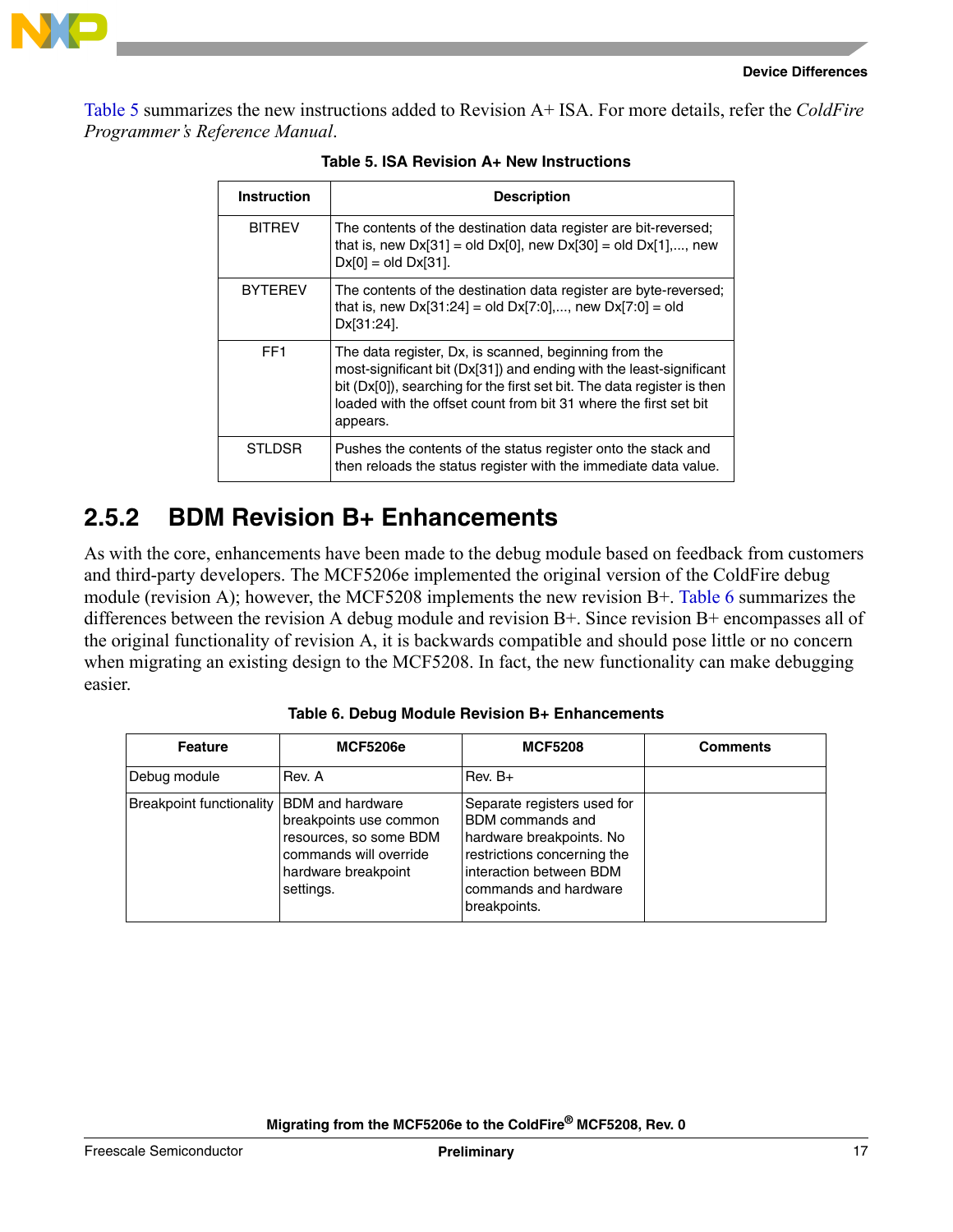

| <b>Feature</b>    | <b>MCF5206e</b>                           | <b>MCF5208</b>                                                                                                  | <b>Comments</b>                                       |
|-------------------|-------------------------------------------|-----------------------------------------------------------------------------------------------------------------|-------------------------------------------------------|
| PC breakpoints    | One PC breakpoint register<br>with a mask | • One PC breakpoint<br>register with a mask<br>• Three additional PC<br>breakpoint registers with<br>no masking |                                                       |
| <b>BKPT</b>       | Halts the processor                       | Halts the processor or<br>optionally generates debug<br>interrupt                                               |                                                       |
| <b>BDM</b> header | 26-pin BDM header                         | 26-pin BDM header                                                                                               |                                                       |
| Real-time trace   | PST[3:0]/DDATA[3:0]                       | PST[3:0]/DDATA[3:0] on<br><b>BGA</b> packages<br>ALLPST on OFP devices                                          | ALLPST is generating by<br>ANDing the PST[3:0] lines. |

The new debug module implementation has added hardware registers so that there are no restrictions concerning the interaction between BDM commands and the use of the hardware breakpoint logic. In some cases, the additional hardware is not program-visible. In other cases, there have been extensions to the debug module programming model.

The hardware register containing the BDM memory address is not a program-visible resource. Rather, it is a hardware register loaded automatically during the execution of a BDM command. In the Rev. B design, the execution of a BDM command does not affect the hardware breakpoint logic unless those registers are specifically accessed.

Other registers added to the debug module programming model are the BDM address attribute register (BAAR), and three new PC breakpoint registers (PCBR1–3). The BAAR is mapped to a DRc[3:0] address of 0x05. This 8-bit register is equivalent in the format of the low-order byte of the AATR register (See the *MCF5208 Reference Manual* for more information). This register specifies the memory space attributes associated with all BDM memory-referencing commands. The three new PC breakpoint registers are mapped to DRc[3:0] addresses 0x18, 0x1A, and 0x1B. These new registers provide additional PC breakpoint locations. However, there are no masking registers associated with them.

In order to reduce the pin count and allow for QFP packages, a new signal (ALLPST) has been added. Typically BDM cables that do not support real-time trace will AND the PST[3:0] signals together to determine if the CPU is currently running  $(ANDing PST[3:0] = 0)$  or halted  $(ANDing PST[3:0] = 1)$ . The ALLPST signal implements the ANDing logic for the PST[3:0] signals on chip. Therefore a debugger can determine the running or halted state of the CPU with one signal instead of four. The ALLPST signal should be connected to the four pins on the BDM header that would normally be connected to PST[3:0].

## <span id="page-17-0"></span>**2.5.3 MAC vs. EMAC**

The ColdFire family supports two MAC implementations with different performance levels and capabilities. The original MAC uses a three-stage execution pipeline optimized for 16-bit operands and featuring a 16x16 multiply array with a single 32-bit accumulator. This is the MAC implemented on the MCF5206e. The EMAC used on the MCF5208 features a four-stage pipeline optimized for 32-bit operands, with a fully pipelined 32x32 multiply array and four 48-bit accumulators.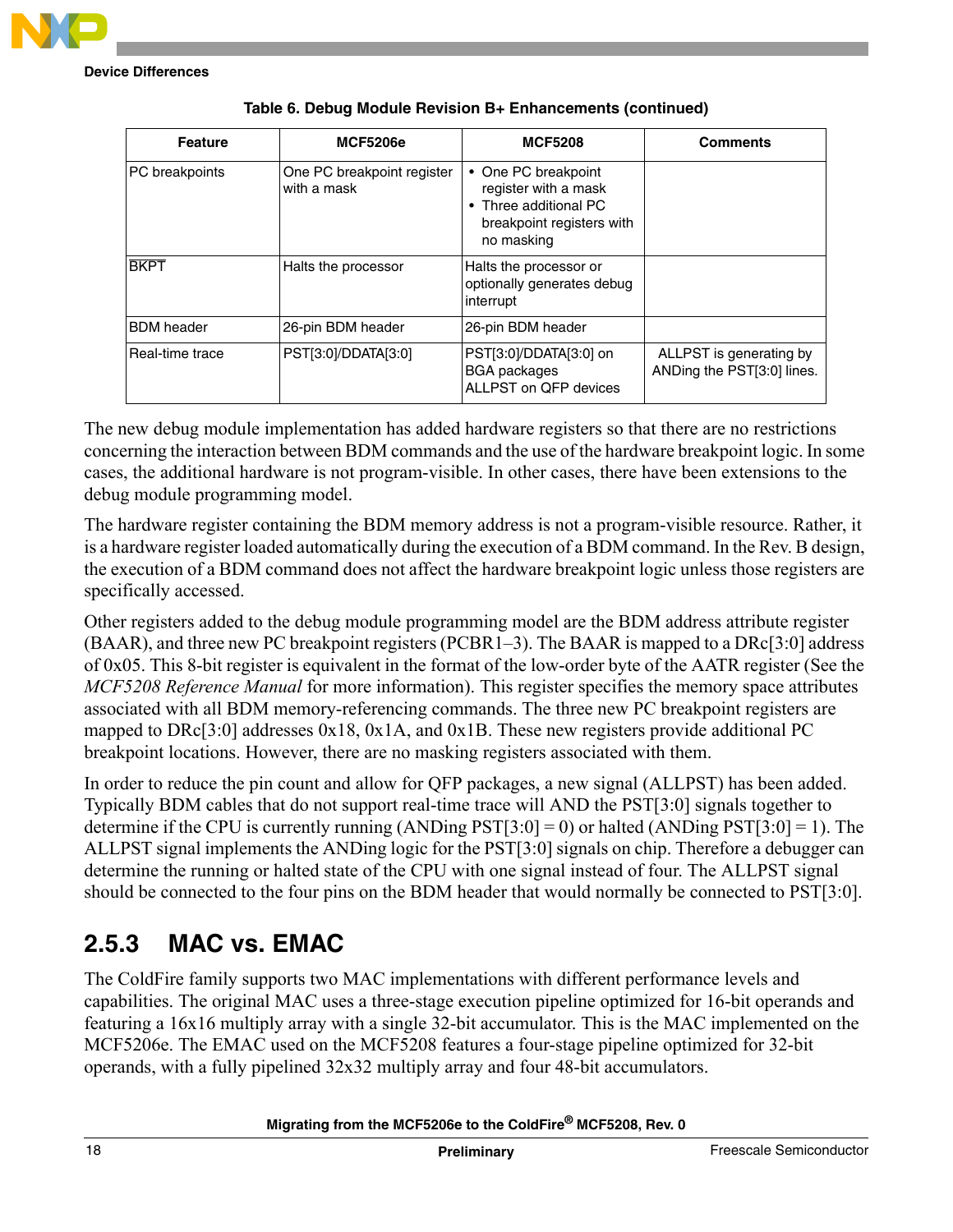



| <b>Feature</b>         | MCF5206e MAC                      | <b>MCF5208 EMAC</b>                                                        | <b>Comments</b>                                                                |
|------------------------|-----------------------------------|----------------------------------------------------------------------------|--------------------------------------------------------------------------------|
| Pipeline               | Three stage execution<br>pipeline | Four stage execution<br>pipeline                                           |                                                                                |
| Operand sizes          | Optimized for 16-bit<br>operands  | Optimized for 32-bit<br>operands                                           |                                                                                |
| Multiply array         | 16x16 multiply array              | 32x32 multiply array                                                       |                                                                                |
| Accumulators           | Single 32-bit accumulator         | Four 48-bit accumulators                                                   |                                                                                |
| Maximum result size    | 32-bit products                   | 40-bit products                                                            |                                                                                |
| Data types supported   | Signed and unsigned<br>integers   | Signed integers, Unsigned<br>integers, and Signed<br>fixed-point fractions |                                                                                |
| <b>Instruction Set</b> | <b>MAC ISA</b>                    | <b>EMAC ISA</b>                                                            | The EMAC has an extended<br>ISA to support accesses to<br>the added registers. |

**Table 7. MAC vs. EMAC Comparison**

## <span id="page-18-0"></span>**2.6 Chip Architecture Enhancements**

## <span id="page-18-1"></span>**2.6.1 MCF5208 Split Bus Architecture**

One of the major system changes on the MCF5208 is the use of a split bus architecture. The MCF5208 is capable of supporting both single data rate (SDR) and double data rate (DDR) SDRAMs; however, this flexibility in memory selection is not without challenges. The timing and signal routing requirements for a design incorporating DDR make the use of a shared data bus used for both SDRAM accesses and standard external access (Flash, SRAM, peripherals, etc.) problematic.

In order to solve this problem, the MCF5208 implements a programmable split bus architecture. This new bus architecture simplifies system design using DDR memory while keeping pin count and cost low. The data bus can be configured as a shared 32-bit SDRAM and FlexBus bus (similar to the way the MCF5206e operates) or as two separate 16-bit buses where the upper 16-bits of the bus are used exclusively for SDRAM controller cycles and the lower 16-bits of the data bus are dedicated to the FlexBus.

The state of the DRAMSEL pins is sampled at reset to select between the two modes. The 32-bit bus mode should be used for systems using SDR SDRAM or no SDRAM. If DDR is used, then the split 16-bit bus option should be selected. The operating mode selected at reset will determine the available port sizes for FlexBus accesses. If the 32-bit bus mode is selected, then the FlexBus will support 32-, 16-, and 8-bit port sizes. If the split 16-bit bus mode is used, then the FlexBus supports 16- and 8-bit port sizes. Programming a chip select control register (CSCR*n*) for a 32-bit port size while in split bus mode will result in undefined behavior. Using the split 16-bit bus mode allows for the upper half of the data bus to be dedicated to SDRAMC accesses. The routing and timing on the data signals is critical for DDR system design. Since the data lines aren't shared between DDR and memory or peripherals on the FlexBus, the data lines for the DDR can be routed point-to-point. This makes it much easier to keep trace lengths short, match the trace lengths, and minimize bus loading.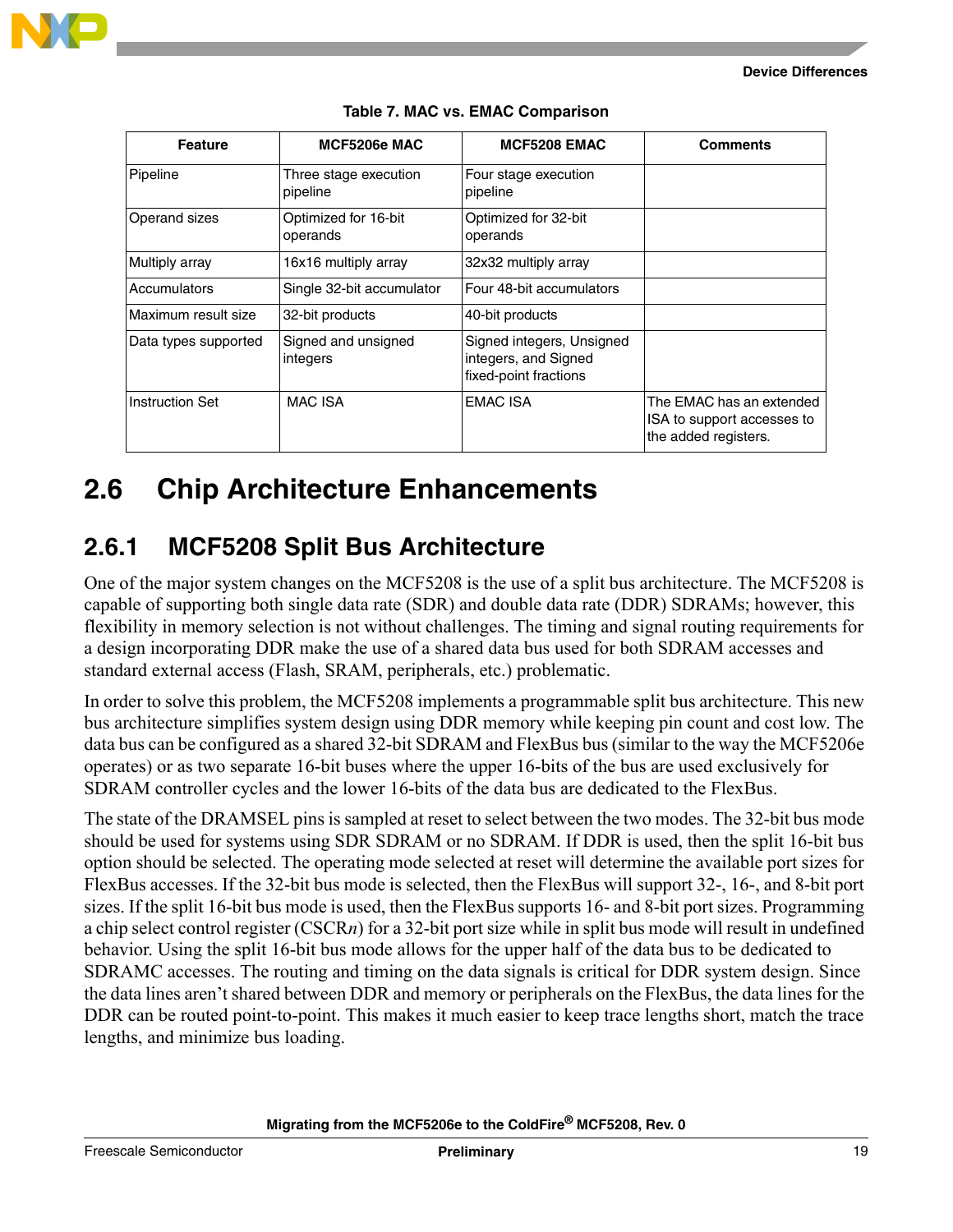

## **2.6.2 Architecture Changes**

In addition to the split bus, the MCF5208 incorporates some architectural changes that help to improve overall performance.

First, the MCF5208 includes a cross-bar switch to handle bus arbitration between on-chip bus masters. The cross-bar switch connects the bus masters and bus slaves allowing bus masters to simultaneously access different bus slaves with no interference. The cross-bar switch is also responsible for providing arbitration among the bus masters when they access the same slave. A variety of bus arbitrations methods and attributes may be programmed on a slave by slave basis.

The MCF5208 has also made some changes to the memory map. On the MCF5206e memory locations for the internal memories, module register space, and external memories are all fully programmable. The MCF5208 still allows for programmable base addresses for internal and external memories, but the allowable addresses for different types of memory are restricted to certain address ranges. Table 8 shows the allowable address ranges for different memory types on the MCF5208. The restricted address ranges allow the cross-bar switch to make efficient decisions about bus cycle routing to the slave ports.

| <b>Address Range</b>    | <b>Destination Slave</b>               | <b>Memory Region Size</b> |
|-------------------------|----------------------------------------|---------------------------|
| 0x0000 0000-0x3FFF FFFF | FlexBus                                | 1024 MBytes               |
| 0x4000 0000-0x7FFF FFFF | <b>SDRAMC</b>                          | 1024 MBytes               |
| 0x8000 0000-0x8FFF FFFF | On-chip SRAM                           | 256 MBytes                |
| 0x9000 0000-0xBFFF FFFF | Reserved                               | 768 MBytes                |
| 0xC000_0000-0xDFFF_FFFF | FlexBus <sup>1</sup>                   | 512 MBytes                |
| 0xE000_0000-0xEFFF_FFFF | Reserved                               | 256 MBytes                |
| 0xF000 0000-0xFFFF FFFF | Internal Peripheral System (IPS) space | 256 MBytes                |

| Table 8. MCF5208 System Memory Map |  |  |
|------------------------------------|--|--|
|                                    |  |  |

NOTES:

The second FlexBus region from 0xC000\_0000-0xDFFF\_FFFF can be used for non-cacheable, non-memory devices. The region from 0x0000\_0000-0x3FFF\_FFFF should be used for external memory that might be cached.

The internal peripheral system (IPS) space is where the on-chip module registers reside. This is similar to the MBAR space used on the MCF5206e. However, on the MCF5208 the base address for the module register space is fixed at 0xFC000\_0000, whereas on the MCF5206e it is programmable to any 1 KByte boundary.

# <span id="page-19-0"></span>**2.7 On-chip Module Differences**

This section examines the MCF5208 on-chip modules and highlights differences between these modules and those found on the MCF5206e. The discussion starts with modules that provide basic functionality similar a module found on the MCF5206e, but where the programming model and features for the new module are significantly different. Next, modules with similar functionality and programming models are compared. Then modules that are the same between both devices are described. Finally, a brief description is given of the functionality of new modules found on the MCF5208 but not on the MCF5206e.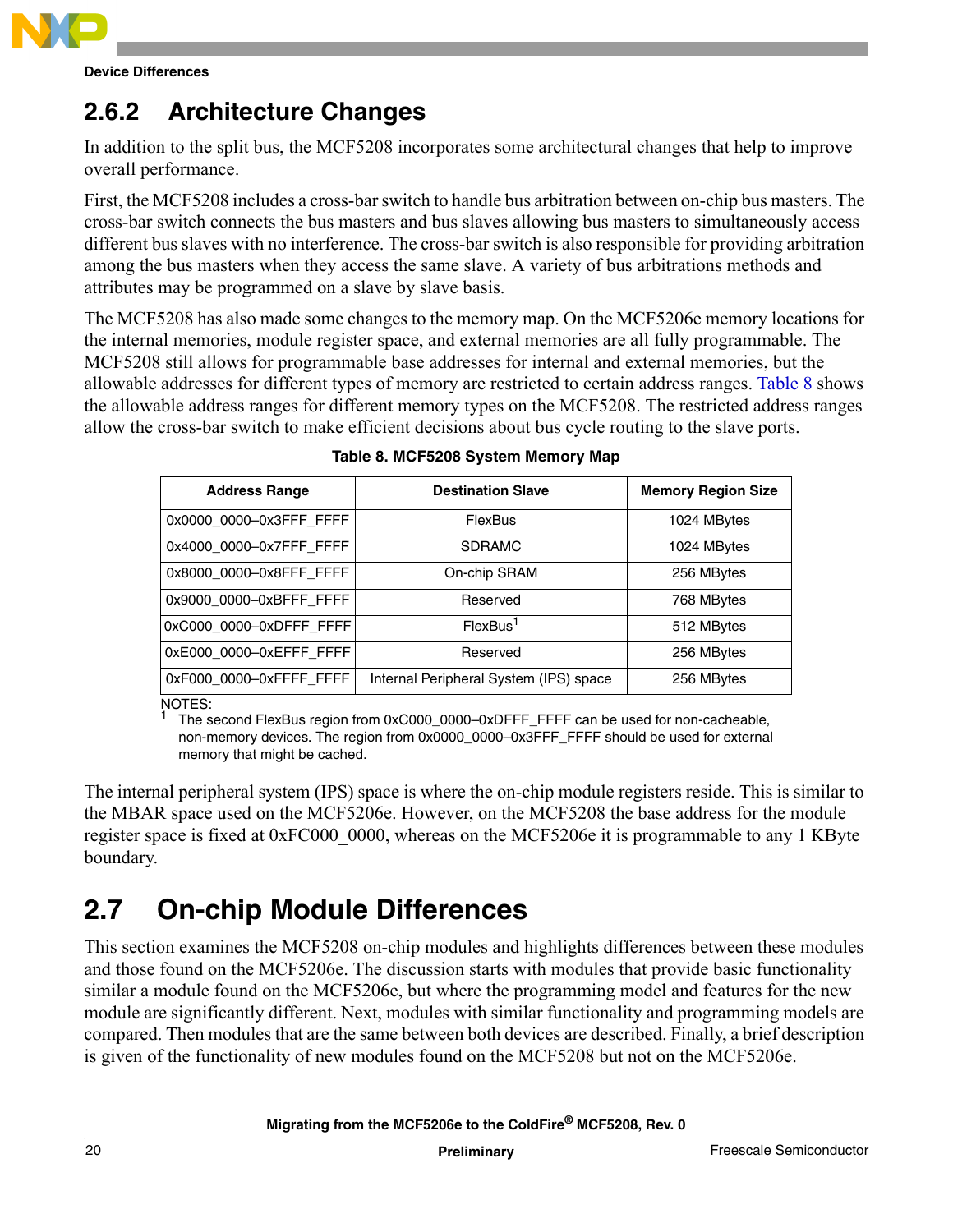

### **2.7.1 Different Modules**

There are a number of modules on the MCF5208 that provide similar functionality to a module found on the MCF5206e; however, the implementation of the modules is significantly different.

#### <span id="page-20-0"></span>**2.7.1.1 DDR SDRAMC vs. Asynchronous DRAMC**

One of the main advantages in migrating an MCF5206e design to the MCF5208 is the synchronous DRAM controller (SDRAMC). At the time of the MCF5206e's introduction, asynchronous DRAM (ADRAM) was the most commonly used bulk memory for embedded systems and in common usage for the PC market. However, the PC market no longer uses ADRAMs; as a result, the prices for ADRAMs have increased while availability has decreased. Migration to a system utilizing SDRAM in place of ADRAM allows for a reduction in memory costs for most systems.

The MCF5208 incorporates an SDRAMC that allows for flexibility in system memory solutions. The SDRAMC supports both single data rate (SDR) SDRAM and double data rate (DDR) SDRAM. Currently, SDR SDRAM is commonly used for embedded devices, but the PC market has shifted to DDR. By interfacing to both types of memory, the SDRAMC allows for the design of a low-cost system using SDR SDRAM with the possibility of migrating to DDR as it becomes a more cost-effective solution. In addition, SDRAM manufacturers are now offering mobile (low-power) DDR. The basic operation of mobile DDR is very similar to standard DDR, except the signalling is different. The MCF5208 design took the signalling and voltage levels for all three types of SDRAM (SDR, DDR, and mobile DDR) into account, and was specifically designed to support all three memory types.

The flexibility of the SDRAMC to support a wide range of SDRAM devices allows for a system designed with SDR (which is more commonly used in embedded system design now) the ability to migrate to DDR or even mobile DDR at a later time as the SDRAM market shifts.

#### <span id="page-20-1"></span>**2.7.1.2 eDMA vs. DMA**

The MCF5208 uses a new, enhanced DMA module that offers a significant increase in functionality over the DMA module used on the MCF5206e. Table 9 gives a comparison of features supported by the MCF5206e DMA and the eDMA.

| <b>Feature</b>           | MCF5206e DMA            | MCF5208 eDMA                                                                              | <b>Comments</b>                               |
|--------------------------|-------------------------|-------------------------------------------------------------------------------------------|-----------------------------------------------|
| Channels                 | 2 channels              | 16 channels                                                                               |                                               |
| Transfer sizes           | 8, 16, 32, or 128-bit   | 8, 16, 32, or 128-bit                                                                     |                                               |
| Transfer types           | Single and dual address | Dual Address                                                                              |                                               |
| <b>External requests</b> |                         | Up to 2 external request pins Up to 1 external request and<br>1 external acknowledge pins |                                               |
| Internal requests        |                         | UARTs and DMA timers can<br>request DMA transfers                                         |                                               |
| Cycle steal mode         |                         | Yes, can be supported using<br>minor and major counters.                                  | See paragraphs below for more<br>Information. |

|  |  |  |  | Table 9. eDMA vs. DMA Comparison |
|--|--|--|--|----------------------------------|
|--|--|--|--|----------------------------------|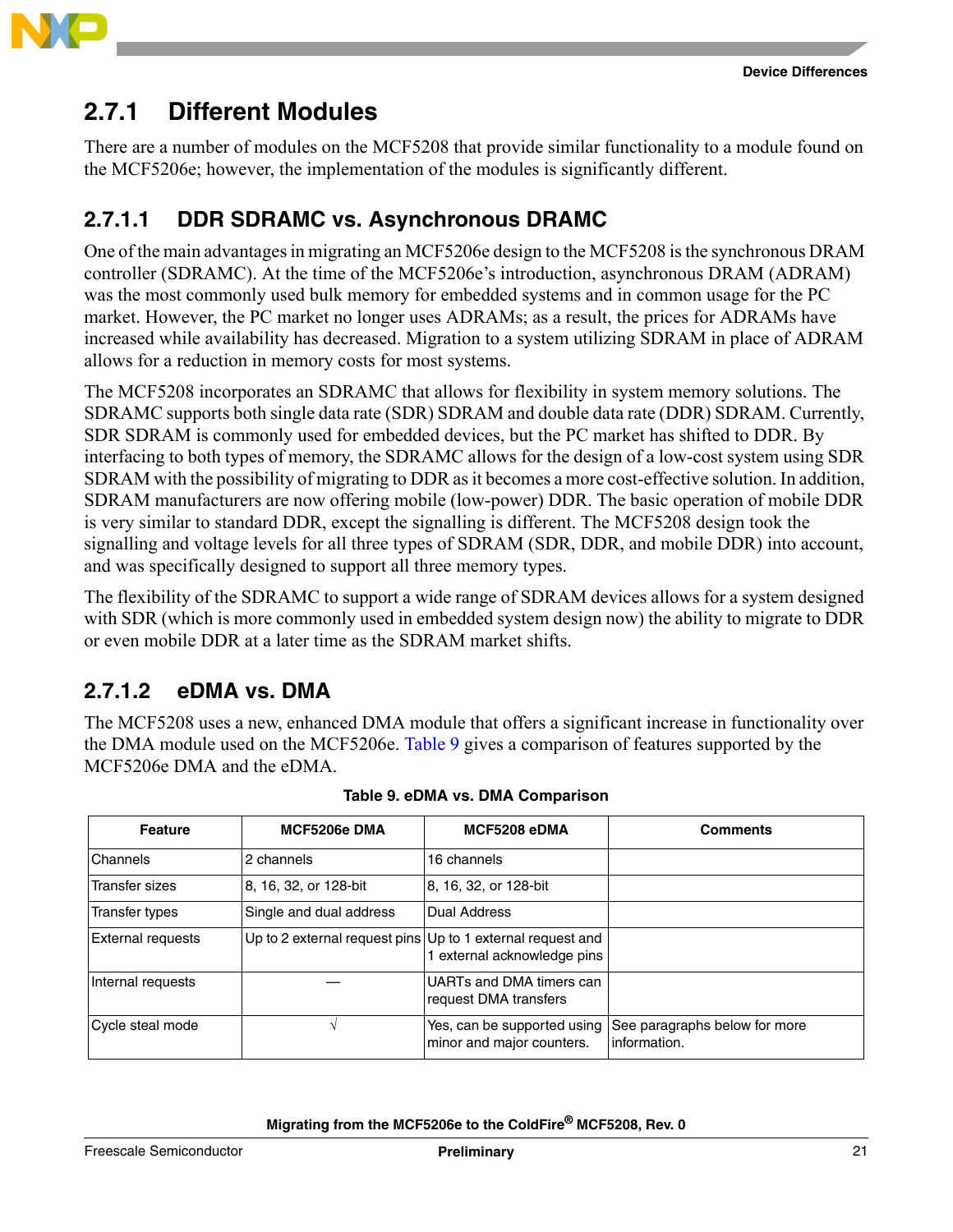

| <b>Feature</b>                                 | MCF5206e DMA                                                                                                                                     | MCF5208 eDMA                                                                                                                                                                                                 | <b>Comments</b>                                                                                                                                                                                                                                                                                                                                                                                   |
|------------------------------------------------|--------------------------------------------------------------------------------------------------------------------------------------------------|--------------------------------------------------------------------------------------------------------------------------------------------------------------------------------------------------------------|---------------------------------------------------------------------------------------------------------------------------------------------------------------------------------------------------------------------------------------------------------------------------------------------------------------------------------------------------------------------------------------------------|
| Auto-align                                     |                                                                                                                                                  |                                                                                                                                                                                                              | The eDMA does not support<br>auto-alignment. The source address,<br>destination address, and minor byte<br>count must be evenly divisible by the<br>source and/or destination size.                                                                                                                                                                                                               |
| Channel arbitration                            | Fixed priority, where<br>bandwidth control setting<br>can be used to override the<br>normal priority scheme.                                     | Programmable fixed or round<br>robin priority. In fixed mode<br>the priority for each channel<br>is programmable.                                                                                            |                                                                                                                                                                                                                                                                                                                                                                                                   |
| <b>Byte Count</b>                              | 16-bit byte count                                                                                                                                | • 32-bit minor byte count<br>• 14-bit major loop count                                                                                                                                                       |                                                                                                                                                                                                                                                                                                                                                                                                   |
| <b>Bandwidth Control</b>                       | V                                                                                                                                                |                                                                                                                                                                                                              | For the MCF5206e the DMA can be<br>programmed to negate its bus request<br>for one cycle on specific byte count<br>boundaries. The eDMA can be<br>programmed to stall for 4 or 8 cycles<br>after each r/w.                                                                                                                                                                                        |
| Source and Destination<br>Address incrementing | Programmable as on or off. If<br>increment is enabled then<br>the source and/or<br>destination is always<br>incremented by the transfer<br>size. | Programmable signed 32-bit<br>increment or decrement.<br>Value must be a multiple of<br>the transfer size.                                                                                                   | In addition to allowing for programmable<br>increment values, the eDMA also has<br>two 32-bit last address adjustment<br>registers used as a final<br>increment/decrement values for the<br>source and destination at the completion<br>of the major loop. This value can be used<br>to restore the address to the initial value<br>or adjust the address to point to the next<br>data structure. |
| Address modulus                                |                                                                                                                                                  | Supports source and<br>destination address modulo<br>to freeze upper address bits.                                                                                                                           | This feature is useful for applications that<br>use circular queues for the source and/or<br>destination.                                                                                                                                                                                                                                                                                         |
| Scatter/gather                                 |                                                                                                                                                  |                                                                                                                                                                                                              | In scatter/gather mode, one of the<br>entries in the eDMA's transfer control<br>descriptor (TCD) is used to point to the<br>next TCD for that channel. When the<br>current transfer completes, the next TCD<br>will automatically be loaded into the<br>channel's registers.                                                                                                                      |
| Channel linking                                |                                                                                                                                                  | • Link to channel after minor<br>loop complete<br>loop complete                                                                                                                                              | This feature allows the completion of one<br>DMA channel (minor or major loop) to set<br>• Link to channel after major   the DMA request for a second channel.                                                                                                                                                                                                                                    |
| Interrupts                                     | Programmable interrupt at<br>completion of transfer                                                                                              | Programmable interrupt at:<br>• completion of entire<br>transfer (major count<br>decrements to zero)<br>• and/or at the halfway point<br>(when the major count<br>decrements to half it's<br>original value) |                                                                                                                                                                                                                                                                                                                                                                                                   |

#### **Table 9. eDMA vs. DMA Comparison (continued)**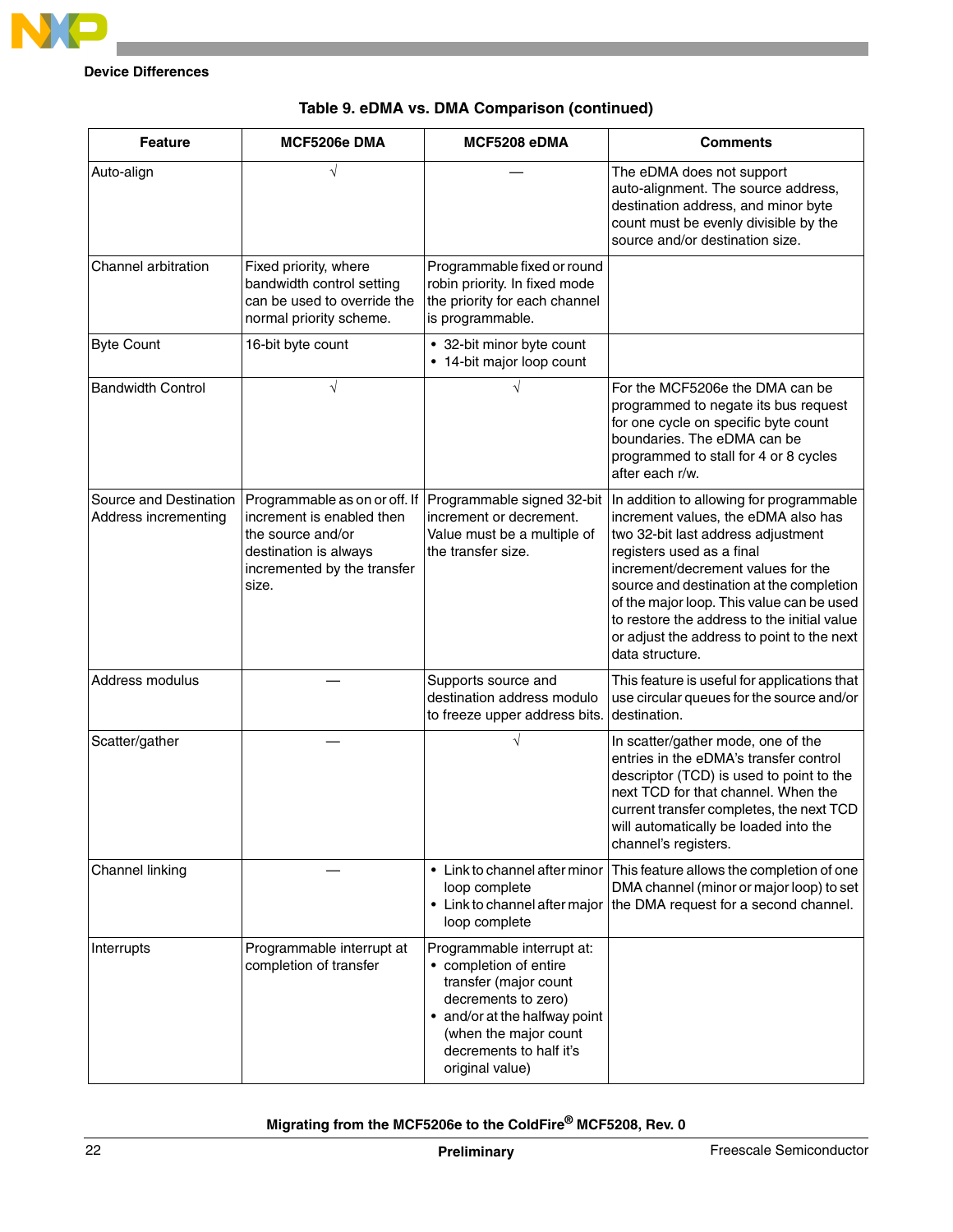

One of the major changes between the eDMA and the DMA has to do with the programming model. The eDMA uses 32 byte transfer control descriptors (TCDs) to program the attributes of each DMA transfer including the source and destination addresses, byte count, and configuration. The TCDs can be written directly to the control registers for a given channel (similar to programming the channel registers on the MCF5206e) or the TCDs can be stored in memory as a linked list. When the TCDs are stored in memory, the scatter/gather function can be used to program the DMA to automatically load a new TCD from memory when the current operation completes. Alternatively, a second DMA channel could also be used to load TCDs for one or more DMA channels.

In addition, the eDMA uses two nested loops for transfers. The minor byte count (defined by the NBYTES register) is the byte count used for the inner loop, and the major count (defined by BITER and CITER) determines how many times the inner loop executes. A DMA request is required to start each execution of the inner loop. This feature can be used to duplicate the cycle steal functionality of the MCF5206e's DMA. For example, if the cycle steal function was used to move 64 bytes where the source and destination transfer sizes were both longword, the same functionality could be duplicated on the eDMA. The NBYTES field is programmed to 4 so that one longword is transferred for each DMA request. Then the BITER and CITER fields are set to 16 in order to transfer a total of 64 bytes.

Some of the major differences between the DMA and eDMA have been discussed, but a full description of the functionality and new features of the eDMA is beyond the scope of this document. Please refer to the *MCF5208 Reference Manual* for more details on eDMA operation.

### **2.7.2 Similar Modules**

The MCF5208 and MCF5206e share several modules that provide similar functionality. These modules are discussed in the following sections.

#### <span id="page-22-0"></span>**2.7.2.1 FlexBus vs. External Bus Interface**

The MCF5208 uses the FlexBus module for controlling chip selects, timing, and attributes for non-DRAM external bus accesses. The operation of the FlexBus is very similar to that of the bus interface of the MCF5206e. However, additional functionality has been added and some timing characteristics are different. Table 10 shows a summary of the major features of both interfaces with comments giving a comparison or contrast.

| <b>Feature</b>                                                             | <b>MCF5206e</b>                                                               | <b>MCF5208</b>                                                                                                  |  |  |
|----------------------------------------------------------------------------|-------------------------------------------------------------------------------|-----------------------------------------------------------------------------------------------------------------|--|--|
|                                                                            | <b>Split Bus Architecture</b>                                                 |                                                                                                                 |  |  |
| IPort Sizes/Data bus<br>8, 16, and 32-bit port sizes<br>width<br>supported |                                                                               | • 8, 16, and 32-bit supported when<br>using SDR or no DRAM<br>• 8 and 16-bit port supported when<br>DDR is used |  |  |
| <b>Pin Count Reduction</b>                                                 |                                                                               |                                                                                                                 |  |  |
| Address bus                                                                | • Up to 28 bits of address<br>• Allows for blocks up to 512<br>MBytes in size | • Up to 24 bits of address<br>• Allows for blocks up to 32 MBytes<br>in size                                    |  |  |

|  | Table 10. Bus Interface Unit vs. FlexBus Comparison |  |  |  |
|--|-----------------------------------------------------|--|--|--|
|--|-----------------------------------------------------|--|--|--|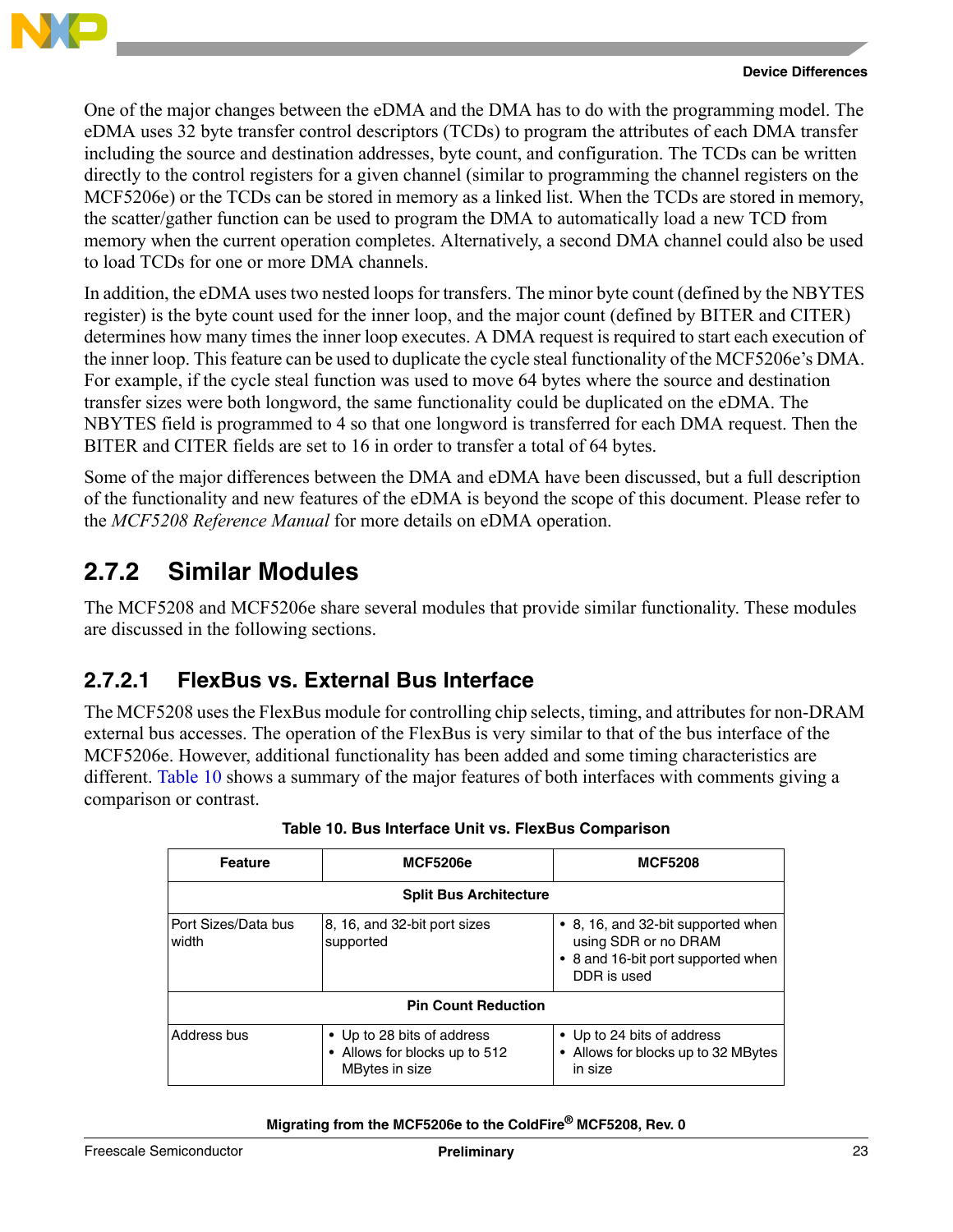

| <b>Feature</b>                            | <b>MCF5206e</b>                                                                                                               | <b>MCF5208</b>                                                                                                                |  |  |
|-------------------------------------------|-------------------------------------------------------------------------------------------------------------------------------|-------------------------------------------------------------------------------------------------------------------------------|--|--|
| <b>Chip Selects</b>                       | Up to 8 programmable chip selects                                                                                             | Up to 6 programmable chip selects                                                                                             |  |  |
|                                           | <b>Access Controls</b>                                                                                                        |                                                                                                                               |  |  |
| <b>Write Protection</b>                   | No write protection controlled by the<br>chip select                                                                          | Programmable write protection on a<br>per chip select basis                                                                   |  |  |
| Access mask                               | Programmable access masks for<br>CPU space/IACK, supervisor/user,<br>and data/code cycles                                     | No programmable access masks                                                                                                  |  |  |
| <b>Programmable Bus Timing Parameters</b> |                                                                                                                               |                                                                                                                               |  |  |
| <b>Wait States</b>                        | Up to 15 wait states                                                                                                          | • Up to 63 wait states<br>• Secondary wait state counter                                                                      |  |  |
| <b>Address Setup</b>                      | 0 or 1 clocks of address setup                                                                                                | 0-3 clocks of address setup                                                                                                   |  |  |
| Read Address Hold                         | 0 or 1 clocks of read address hold                                                                                            | 1-4 clocks of read address hold                                                                                               |  |  |
| <b>Write Address Hold</b>                 | 0 or 1 clocks of write address hold                                                                                           | 1–4 clocks of write address hold                                                                                              |  |  |
| Auto-acknowledge                          | Internal transfer acknowledge can be<br>asserted to terminate bus cycles<br>after the expiration of the wait state<br>counter | Internal transfer acknowledge can be<br>asserted to terminate bus cycles<br>after the expiration of the wait state<br>counter |  |  |
| Burst control                             | Programmable burst enable on a per<br>chip select basis                                                                       | Programmable burst enable on a per<br>chip select and direction basis                                                         |  |  |

Since all MCF5206e and MCF5208 designs will require the use of the external bus, the differences between the two implementations are a migration concern for all designs. The changes between the bus interfaces are described in more detail in the following sections.

#### **2.7.2.1.1 Split Bus Architecture's Impact on the FlexBus**

The MCF5208 implements a split bus architecture. The data port for the FlexBus can be either 32-bits wide (as on the MCF5206e) or 16-bits wide depending on the SDRAM mode selected. See [Section 2.6.1,](#page-18-1)  ["MCF5208 Split Bus Architecture"](#page-18-1) for more information.

#### **2.7.2.1.2 Pin Count Reduction**

The amount of on-chip integration for the MCF5208 required the removal of some bus signals in order to keep pin count and package costs down. The number of externally available address lines has been reduced as well as the number of chip select signals. For systems requiring access to a block of memory larger than 32 MBytes, two or more chip selects and a PLD or some discrete logic could be used to increase the max block size. If a system needs more chip selects for accessing peripherals or smaller blocks of memory, a PLD or demux circuit could be used to generate additional chip selects based on the upper address bits. In addition to the address and chip selects, some of the bus control signals have been eliminated.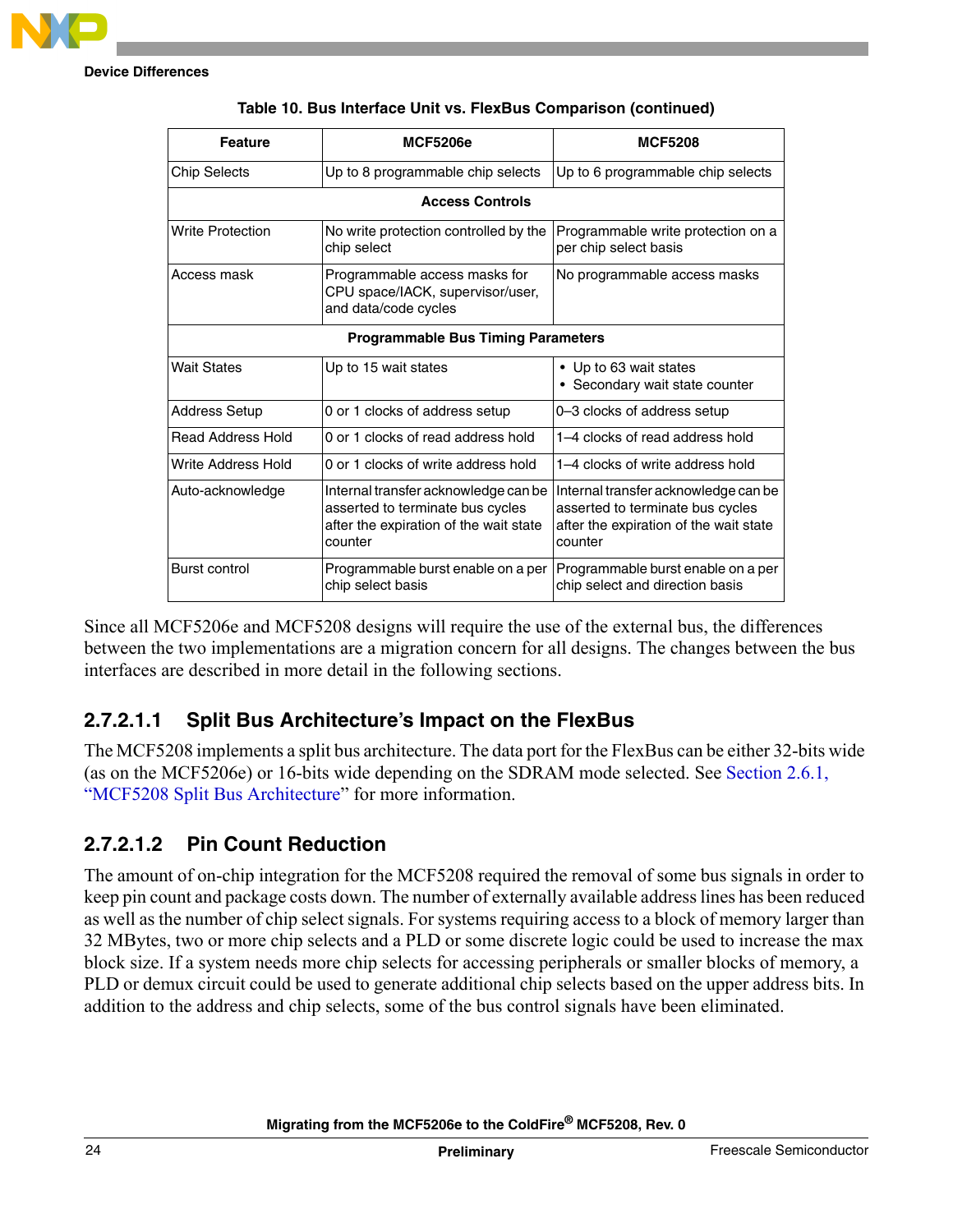

#### **NOTE**

The 32-MByte per chip select memory size only applies to memory connected to the FlexBus. The SDRAM controller can support much larger blocks of memory (up to 256 MBytes per chip select).

#### **2.7.2.1.3 Access Controls**

The MCF5208 does not implement the access control masks used by the MCF5206e to allow for discrete masking of supervisor/user, data/code, and CPU/interrupt acknowledge accesses on a per chip select basis. However, the MCF5208 does include a new access control feature allowing for programmable write protection of address spaces on a per chip select basis. When the write protect access mask bit is set (CSCR[WP]), a write access to a write-protected chip select region will generate an access error.

#### **2.7.2.1.4 Programmable Bus Timing Parameters**

The function of the primary wait state counter is the same, but the MCF5208 allows for a wider range of wait states as well as more control over wait states for burst accesses. First of all, the MCF5208 allows for up to 63 wait states, whereas the MCF5206e only supports up to 15 wait states. In addition, a secondary wait state counter has been added. The secondary wait state counter allows for a different wait state counter to be used for burst accesses. If secondary wait states are enabled, the primary wait state counter terminates the first beat of a burst and the secondary wait state counter is used to terminate the following beats. This allows for much greater flexibility and efficiency for burst operations.

The MCF5208 also allows for a greater range of options for address setup and hold times. On the MCF5206e, the address setup, write address hold, and read address hold are binary features that are either enabled or disabled. The MCF5208 implements these features as multi-bit fields in the chip select control register allowing for a wider range of programmable bus timing options.

The user also gains greater control over burst operations by migrating to the MCF5208. The MCF5206e allows for enabling or disabling burst accesses for each chip select; however, the MCF5208's FlexBus has two independently programmable burst enable bits for each chip select—one for read cycles and one for write cycles.

#### <span id="page-24-0"></span>**2.7.2.2 DMA Timers vs. Timers**

The basic functionality of the timer module on the MCF5206e and the DMA timers on the MCF5208 are the same. However, the DMA timers include some enhancements: the timers have been expanded to 32 bits instead of 16, and the timers can now be programmed to request DMA transfers in addition to, or instead of interrupt requests. This is useful for triggering DMA transfers on a periodic basis or on a capture edge.

#### <span id="page-24-1"></span>**2.7.2.3 GPIOs vs. Parallel Port**

The biggest difference between the parallel port used to provide GPIO functionality on the MCF5206e and the GPIO on the MCF5208 is the number of pins that support GPIO functions. On the MCF5206e, only eight pins have optional GPIO capability; however, on the MCF5208, almost all of the module pins can optionally be used as GPIOs. On the MCF5208, 50 pins have multiplexed GPIO capability, and on the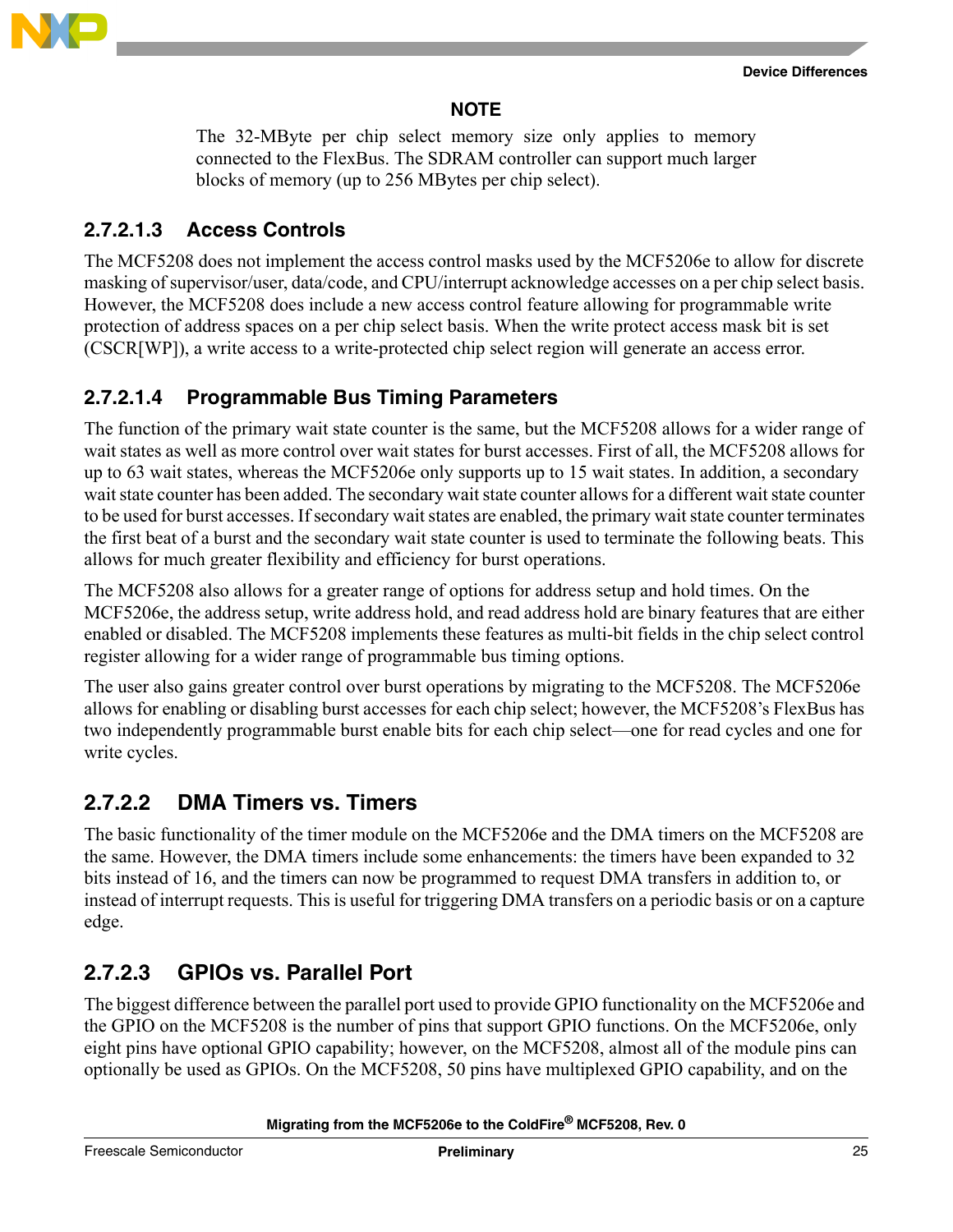

MCF5207, 30 pins can be used as GPIOs. The large number of GPIO pins allows for flexibility in deciding which pin functions are used. The large number of programmable options makes the trade-offs between using a pin's primary function or GPIO less of a factor.

### <span id="page-25-0"></span>**2.7.2.4 Watchdog Timers**

Both devices have watchdog timer capability, but the modules used to provide these functions are different. In fact, the MCF5208 incorporates two different watchdog timers with different features and capabilities. [Table 11](#page-25-2) compares the main features of all three watchdog timers. The user has the option to use either, both, or none of the watchdog timers on the MCF5208.

<span id="page-25-2"></span>

| <b>Feature</b>                      | MCF5206e Watchdog                                                    | MCF5208 Core<br>Watchdog                                                                                                                                                          | <b>MCF5208 Watchdog</b>                  | <b>Comments</b>                                                                                                                       |
|-------------------------------------|----------------------------------------------------------------------|-----------------------------------------------------------------------------------------------------------------------------------------------------------------------------------|------------------------------------------|---------------------------------------------------------------------------------------------------------------------------------------|
| Programmable<br>enable/disable      | Yes                                                                  | Yes                                                                                                                                                                               | Yes (enabled by default)                 |                                                                                                                                       |
| Reset/Interrupt<br>Selection        | Yes                                                                  | Yes                                                                                                                                                                               | <b>No</b>                                |                                                                                                                                       |
| Timeout range                       | 8 timeout options ranging<br>from $2^9$ to $2^{24}$ system<br>clocks | $2^8$ to $2^{31}$ system clocks                                                                                                                                                   | 1 to $2^{16}$ system clocks              |                                                                                                                                       |
| Counts while<br>processor halted    | Yes                                                                  | Programmable                                                                                                                                                                      | Programmable                             |                                                                                                                                       |
| Programmable low<br>power operation | No                                                                   | <b>No</b>                                                                                                                                                                         | WAIT and DOZE mode                       | The MCF5208 watchdog<br>has programmable<br>independent options to<br>be enabled or disabled<br>for WAIT and DOZE low<br>power modes. |
| Control register<br>locking         | Yes. The SYPCR can<br>only be written once after<br>system reset.    | Yes. Setting the RO bit in No. The watchdog<br>the core watchdog<br>control register (CWCR)<br>makes the contents of<br>the register read only<br>until the next system<br>reset. | control register (WCR) is<br>read/write. |                                                                                                                                       |

**Table 11. MCF5206e Watchdog, MCF5208 Core Watchdog, and MCF5208 Watchdog Comparison**

### <span id="page-25-1"></span>**2.7.2.5 JTAG**

Like the MCF5206e, the MCF5208 has a JTAG module that allows for boundary scan testing. The functionality of the JTAG modules is the same, but the scan chain is different to account for the differences in signals, pins, and packages.

## **2.7.3 Reused Modules**

Some of the modules found on the MCF5208 are reused from the MCF5206e design. These modules should pose little or no concern during migration.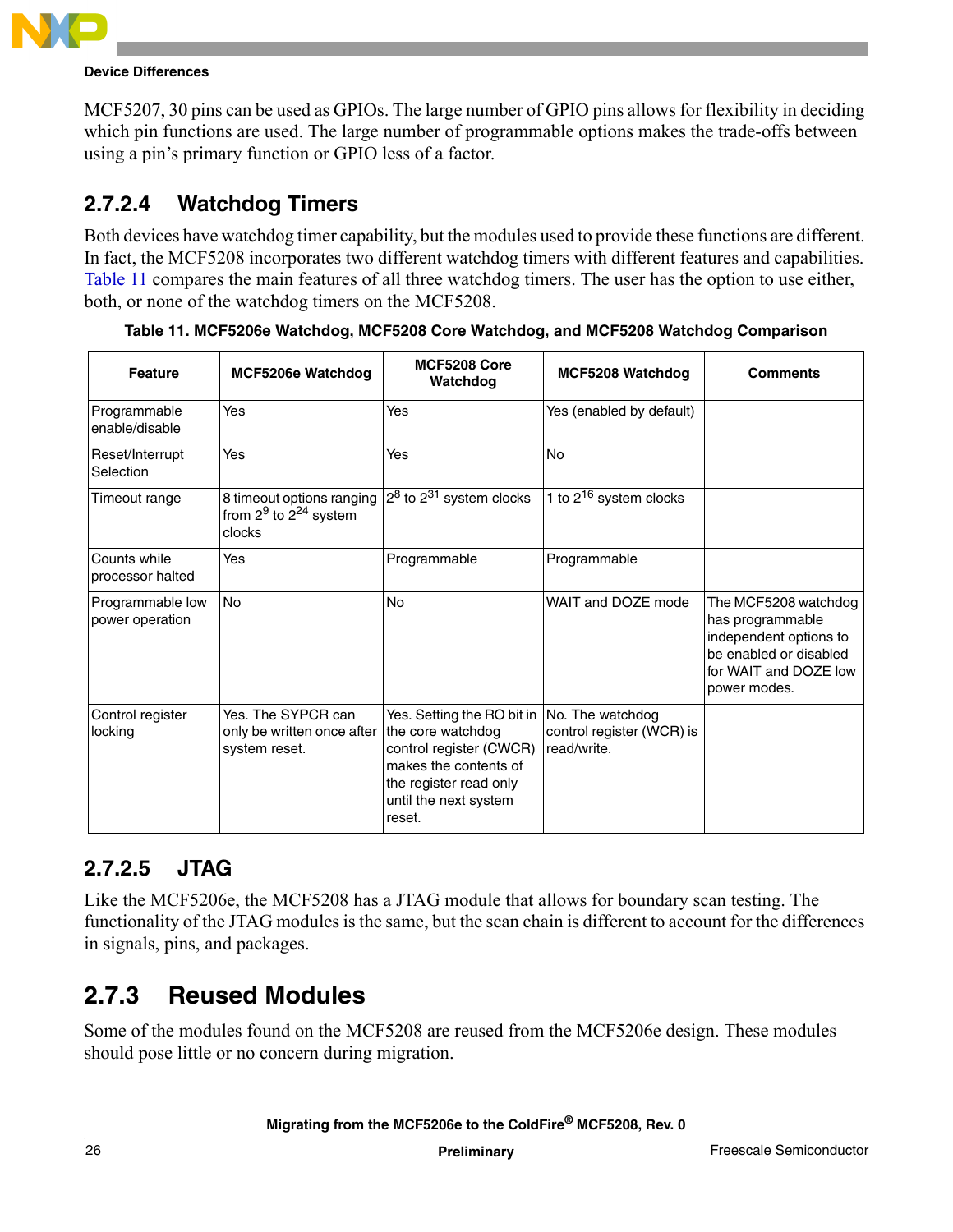

### <span id="page-26-2"></span>**2.7.3.1 I2C and M-Bus**

Despite the difference in names, the  $I^2C$  module found on the MCF5208 is the same as the M-Bus module used on the MCF5206e. The functionality and programming model are identical, so low-level drivers written for the MCF5206e can easily be reused for the MCF5208. The base address for accessing the modules is different, and the value used for the frequency divider register (MFDR or I2FDR) may need to be adjusted to account for any change in the system frequency. Otherwise, few (if any) changes should be required.

#### <span id="page-26-1"></span>**2.7.3.2 Universal Asynchronous/Synchronous Receiver/Transmitter (UART)**

The UART module used for the MCF5208 is the same as the UART module on the MCF5206e. As with the  $I<sup>2</sup>C$ , low-level drivers should be fairly simple to port. Again, the base address for accessing the module registers should be updated, and the baud rate divider register (UBG1 and UBG2) values may need to be adjusted to maintain the same baud rate if the system frequency has changed.

### **2.7.4 New/Additional Modules**

There are three modules on the MCF5208 (two on the MCF5207) that have no functional equivalent on the MCF5206e. They are the Fast Ethernet controller (FEC; not included on the MCF5207), queued serial peripheral interface (QSPI), and programmable interrupt timers (PITs). The following sections give a high-level description of these modules. The only migration issue with these modules is whether or not they could be of use in an existing design when porting to the MCF5208. If an existing MCF5206e design has similar functionality implemented off-chip, then it may be beneficial to eliminate the external components and bring the functionality on chip.

### <span id="page-26-0"></span>**2.7.4.1 Fast Ethernet Controller (FEC)**

The MCF5208's integrated Fast Ethernet controller (FEC) performs the full set of IEEE® 802.3/Ethernet CSMA/CD media access control and channel interface functions. The FEC supports connection and functionality for the 10/100 Mbps 802.3 media independent interface (MII). It requires an external transceiver (PHY) to complete the interface to the media.

#### **NOTE**

The FEC is only available on the MCF5208. The MCF5207 does not include this functionality.

### <span id="page-26-3"></span>**2.7.4.2 Queued Serial Peripheral Interface (QSPI)**

The queued serial peripheral interface module provides a high-speed synchronous serial peripheral interface with queued transfer capability. It allows up to 16 transfers to be queued at once, eliminating CPU intervention between transfers.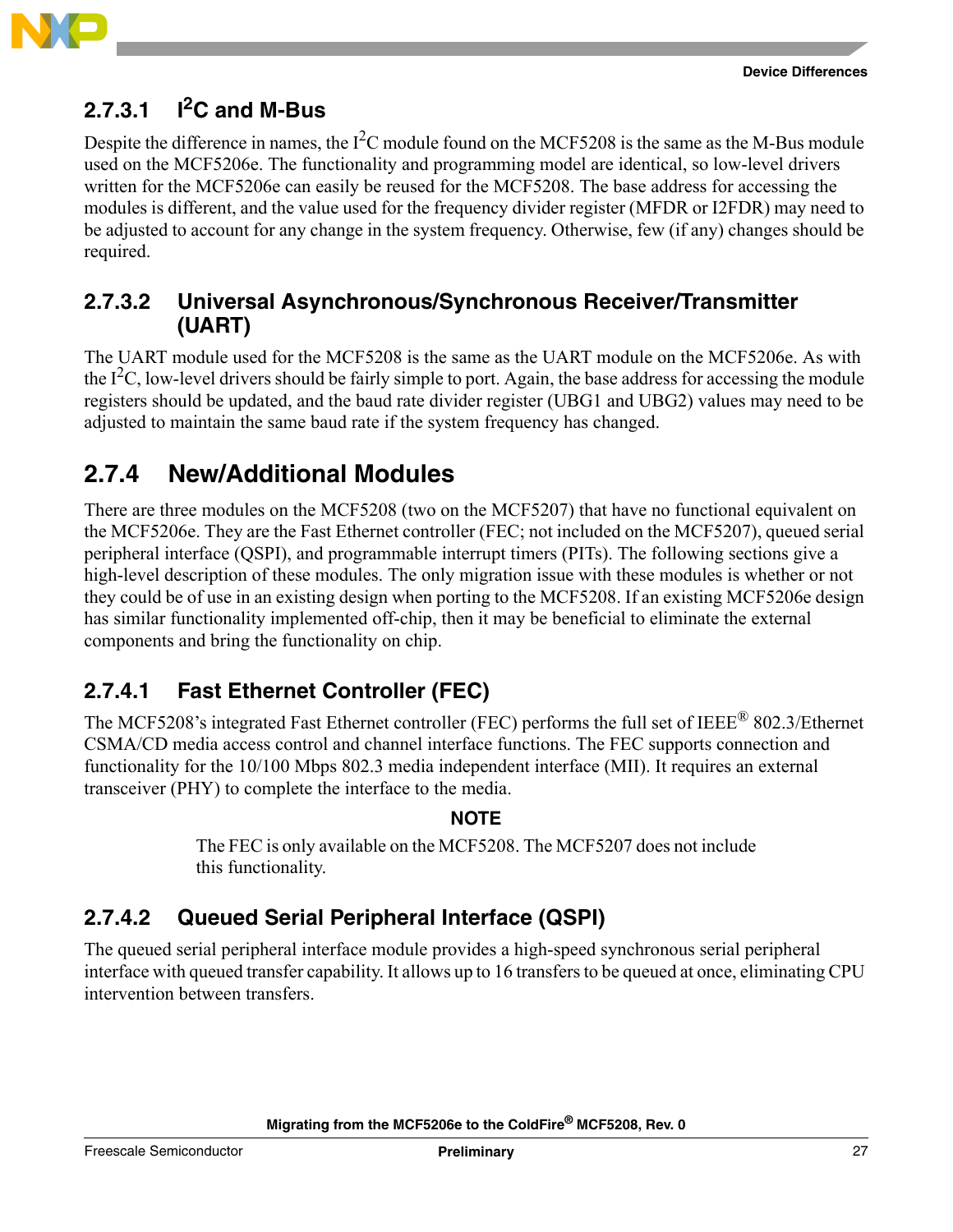

### <span id="page-27-1"></span>**2.7.4.3 Periodic Interrupt Timers (PITs)**

The two periodic interrupt timers are 16-bit timers that provide precise interrupts at regular intervals with minimal processor intervention. Each timer can either count down from the value written in its PIT modulus register, or it can be a free-running down-counter.

# <span id="page-27-0"></span>**2.8 Chip Configuration**

As on the MCF5206e, the MCF5208 needs some basic configuration information at reset. The MCF5206e latches the state of the IRQ pins at reset to determine the boot port size used for CS0 and if the auto-acknowledge is used. The MCF5208 uses a similar mechanism to determine the boot chip select options, clocking mode, and bus drive strength. Table 12 compares the reset configuration on both devices.

| <b>Feature</b>                                                        | <b>MCF5206e</b>                                                                      | <b>MCF5208</b>                                                                            | <b>Comments</b>                                                                                                                                                                                                                                                                                       |
|-----------------------------------------------------------------------|--------------------------------------------------------------------------------------|-------------------------------------------------------------------------------------------|-------------------------------------------------------------------------------------------------------------------------------------------------------------------------------------------------------------------------------------------------------------------------------------------------------|
| Number of signals used 3 interrupt signals<br>for reset configuration |                                                                                      | 8 data bus signals                                                                        |                                                                                                                                                                                                                                                                                                       |
| Latching configuration<br>values                                      | Configuration values are<br>latched on the rising clock<br>edge before RSTI negates. | Configuration values are<br>latched on the rising clock<br>edge before RSTOUT<br>negates. |                                                                                                                                                                                                                                                                                                       |
| Reset configuration<br>required                                       | Yes.                                                                                 | the default configuration<br>values.                                                      | No. Reset configuration only   On the MCF5208 reset configuration<br>needs to be used to override is optional. If the default chip<br>configuration values reflect the<br>desired mode of operation at reset,<br>then external circuitry to drive the<br>reset configuration values is not<br>needed. |

**Table 12. MCF5206e vs. MCF5208 Reset Chip Configuration Comparison**

Table 13 shows the reset configuration options used for the MCF5208 including the default options used if the reset configuration pin  $(\overline{RCON})$  is negated.

| Table 13. Configuration During Reset <sup>1</sup> |  |
|---------------------------------------------------|--|
|                                                   |  |

| Pin(s) Affected | <b>Default</b><br>Configuration | <b>Override Pins</b><br>in Reset $^{2,3}$ | <b>Function</b>                   |
|-----------------|---------------------------------|-------------------------------------------|-----------------------------------|
| None            | $RCON[1] = 0$                   | D1                                        | <b>PLL Mode</b>                   |
|                 |                                 | 0                                         | 88/44 MHz operation (default)     |
|                 |                                 |                                           | 166.67/83.33 MHz operation        |
| None            | $RCON[2] = 0$                   | D <sub>2</sub>                            | Oscillator Mode                   |
|                 |                                 | 0                                         | Crystal oscillator mode (default) |
|                 |                                 |                                           | Oscillator bypass mode            |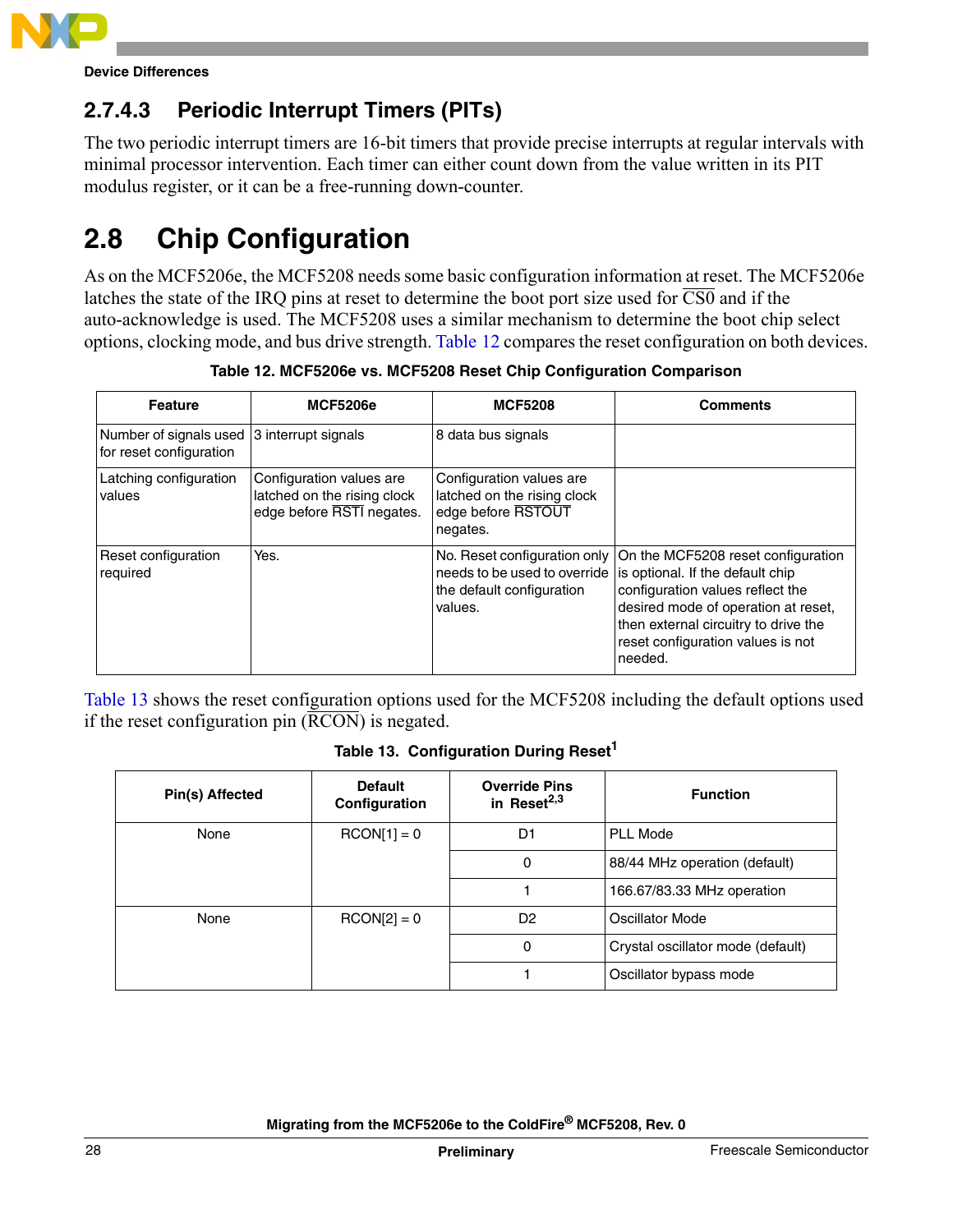

| Pin(s) Affected     | <b>Default</b><br>Configuration | <b>Override Pins</b><br>in Reset <sup>2,3</sup> | <b>Function</b>                                  |
|---------------------|---------------------------------|-------------------------------------------------|--------------------------------------------------|
| None                | $RCON[4:3] = 00$                | D[4:3]                                          | <b>Boot Device</b>                               |
|                     |                                 | 00                                              | External with 32-bit port <sup>4</sup> (default) |
|                     |                                 | 01                                              | External with 16-bit port                        |
|                     |                                 | 10                                              | External with 8-bit port                         |
|                     |                                 | 11                                              | External with 32-bit port <sup>4</sup>           |
| All output pins     | $RCON[5] = 0$                   | D <sub>5</sub>                                  | Output pad drive strength                        |
|                     |                                 | 0                                               | Low Drive Strength (default)                     |
|                     |                                 | 1                                               | High Drive Strength                              |
| None                | $RCON[6] = 0$                   | D <sub>6</sub>                                  | Limp Mode                                        |
|                     |                                 | 0                                               | PLL mode (default)                               |
|                     |                                 | 1                                               | Limp mode                                        |
| None                | $RCON[7] = 0$                   | D7                                              | <b>Oscillator Frequency Select</b>               |
|                     |                                 | 0                                               | 16 MHz (default)                                 |
|                     |                                 | 1                                               | 16.67 MHz                                        |
| A[23:22]/FB_CS[5:4] | $RCON[9] = 0$                   | D <sub>9</sub>                                  | Chip Select Configuration                        |
|                     |                                 | 0                                               | $A[23:22] = A[23:22]$                            |
|                     |                                 | 1                                               | $A[23:22] = \overline{FB\_CS}[5:4]$ (default)    |

| Table 13. Configuration During Reset <sup>1</sup> (continued) |  |  |
|---------------------------------------------------------------|--|--|
|                                                               |  |  |

NOTES:

Modifying the default configurations is possible only if the external RCON pin is asserted.

<sup>2</sup> The D[31:10,8,0] pins do not affect reset configuration.

 $3$  The external reset override circuitry drives the data bus pins with the override values while  $\overline{\text{RSTOUT}}$  is asserted. It must stop driving the data bus pins within one FB\_CLK cycle after RSTOUT is negated. To prevent contention with the external reset override circuitry, the reset override pins are forced to inputs during reset and do not become outputs until at least one FB\_CLK cycle after RSTOUT is negated.

 $4$  32-bit port size is not available when DRAMSEL = 0. 16-bit port size is used as the default configuration for  $DRAMSEL = 0.$ 

[Figure 5](#page-29-2) shows a block diagram of the recommended circuit used to drive the reset configuration values for the MCF5208.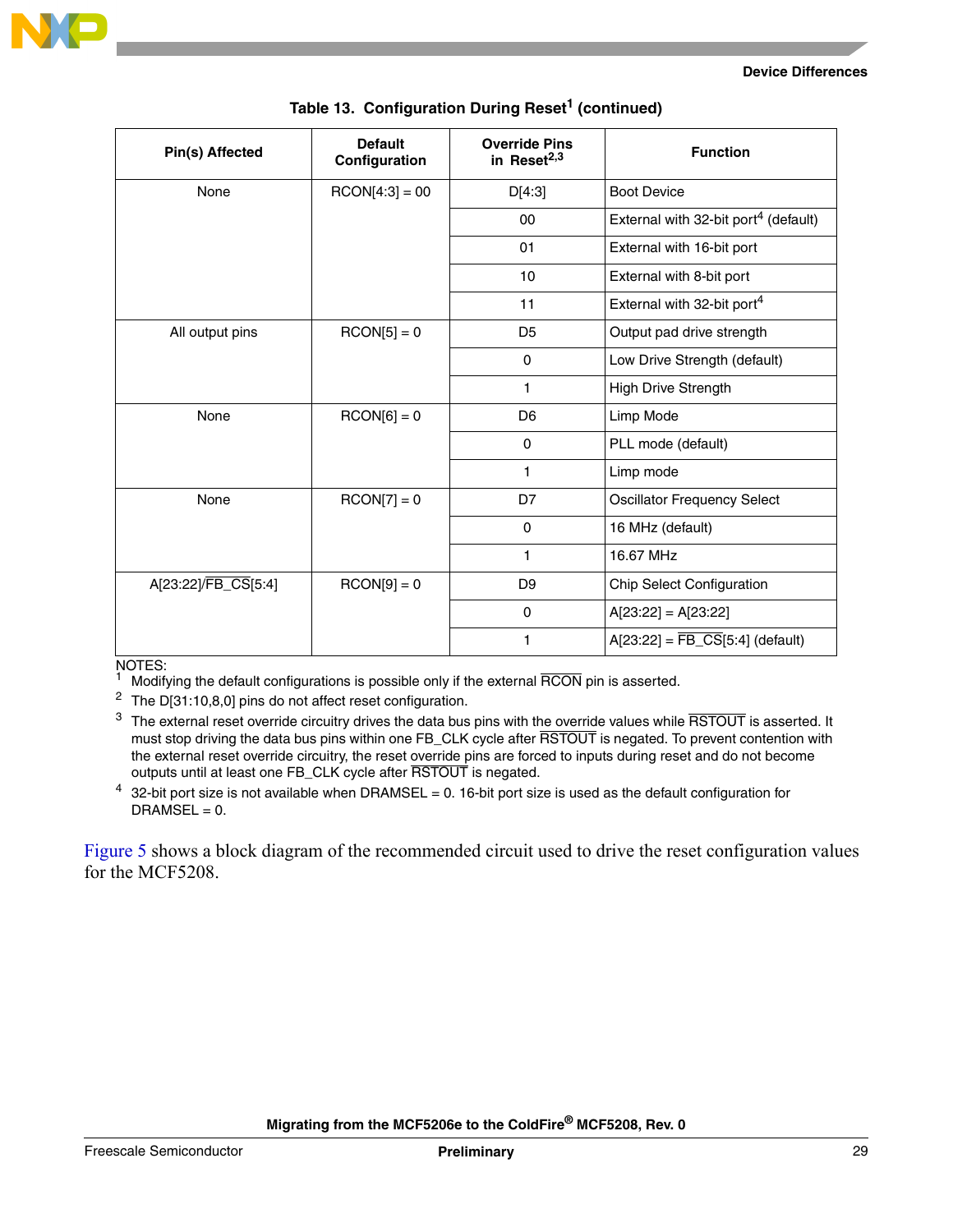



**Figure 5. Recommended Reset Configuration Circuit**

## <span id="page-29-2"></span><span id="page-29-0"></span>**2.9 Interrupt Processing**

In general, interrupts are handled by the ColdFire core in much the same way on the MCF5208 and they are on the MCF5206e. There are still seven interrupt levels with level seven being the highest priority unmaskable interrupt. However, vector generation and external interrupts function differently.

### <span id="page-29-1"></span>**2.9.1 Interrupt Controller vs. System Integration Module Vector Generation**

There are three different ways that the MCF5206e could determine the vector for an interrupt:

- 1. Autovectoring: the SIM generates the vector number (24 + the interrupt level) and returns the vector in response to the CPU's interrupt acknowledge (IACK) cycle.
- 2. Module interrupt vector register (IVR): some modules on the MCF5206e (the DMA, software watchdog, and UART) contain interrupt vector registers. The contents of the IVR will be returned in response to an IACK cycle for that module.
- 3. External IACK: the CPU runs a special external bus cycle and reads in a vector number from external memory or logic.

On the MCF5208, all vectors are generated by the interrupt controller so that IACK cycles are never issued to on-chip peripherals or the external bus. Since the interrupting module or device has no way of seeing the IACK cycle, appropriate actions should be taken to clear the interrupt request within the interrupt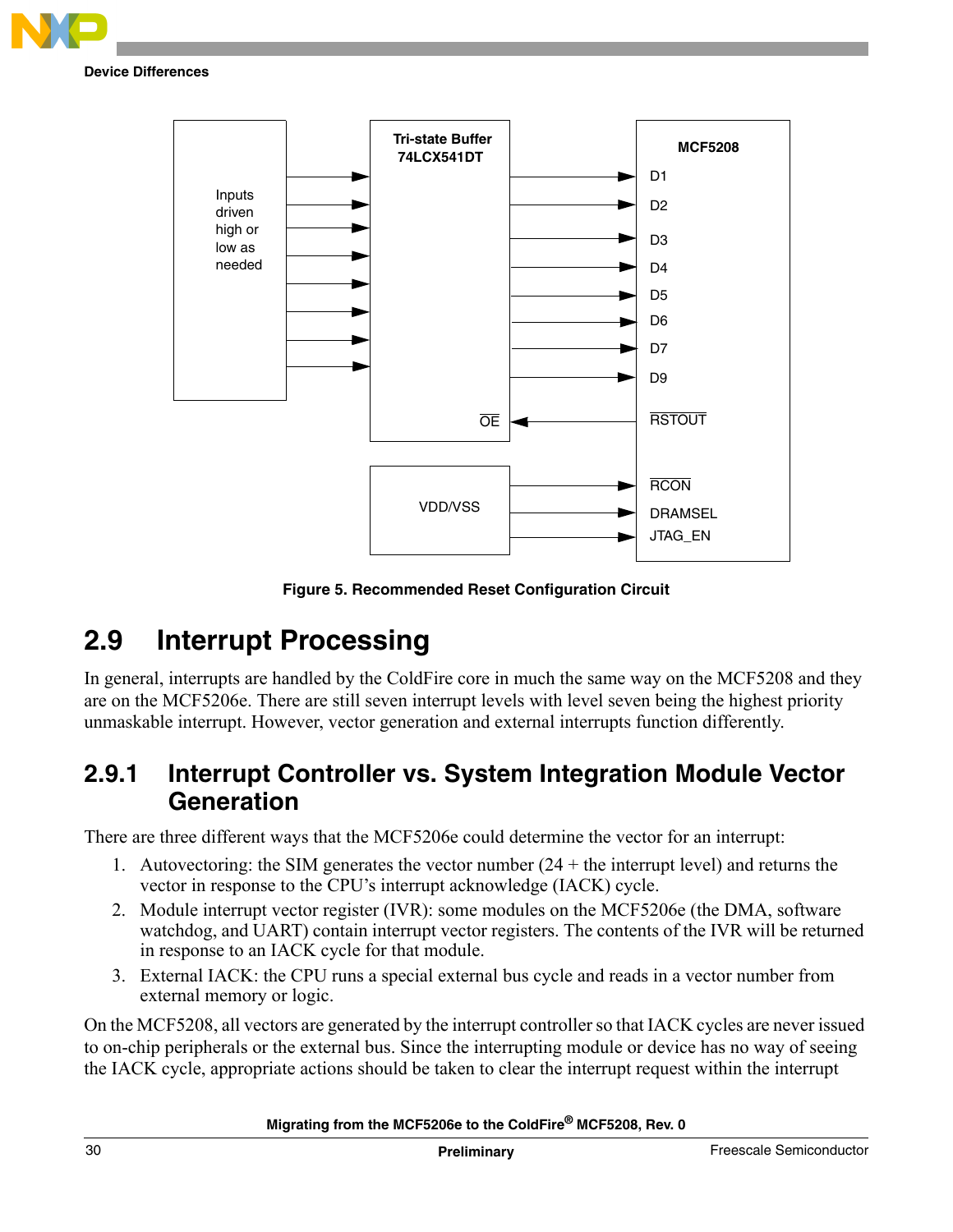![](_page_30_Picture_0.jpeg)

service routine. This approach helps to simplify interrupt handling since all interrupts are treated the same way and there is never any need for external hardware or logic to supply vectors. In addition, each interrupt source is hard coded to a unique vector, unlike on the MCF5206e where if multiple interrupts are autovectored and have the same interrupt level, then they have the same vector. The MCF5206e approach means that multiple interrupts could share the same vector number, and therefore the interrupt service routine has to poll each of the possible interrupt sources to determine which one actually requested the interrupt.

## **2.9.2 EPORT vs. External Interrupts**

The MCF5206e has three interrupt inputs that can be used as discrete active low external interrupt pins (IRQ[7,4,1]) or as encoded interrupt priority levels (IPL[2:0]). The MCF5208 does not support encoded interrupt priority interrupt level inputs, but otherwise the MCF5208 has increased external interrupt functionality. The MCF5208 has up to three interrupt signals IRQ[7,4,1] as part of the edge port (EPORT) module. The EPORT provides additional programmability for interrupt triggering. The MCF5206e only level detects interrupts, but each of the MCF5208's external interrupt pins can be configured for level-sensitive, rising edge triggered, falling edge triggered, or falling and rising edge triggered interrupts on a pin-by-pin basis.

Table 14 contrasts the features of the MCF5206e's interrupts pins and the MCF5208's EPORT.

| <b>Feature</b>                    | <b>Interrupt Pins</b>                       | <b>EPORT</b> | <b>Comments</b>                                                                      |
|-----------------------------------|---------------------------------------------|--------------|--------------------------------------------------------------------------------------|
| Number of external interrupts     | 3                                           | Up to $3$    | IRQ4 signal is muxed with DREQ0 on<br>the MCF5208                                    |
| Interrupt priority level inputs   | 3 inputs decode<br>to 7 interrupt<br>levels |              | This feature is not supported on the<br>MCF5208                                      |
| Programmable interrupt triggering |                                             |              | Level, rising or falling edge, or both<br>rising and falling edges                   |
| <b>GPIO</b> functionality         |                                             |              | The EPORT provides optional GPIO<br>capability on external interrupt signal<br>pins. |

**Table 14. External Interrupt Pin and EPORT Differences**

## <span id="page-30-0"></span>**2.10 Software Porting**

One of the primary advantages of migrating an existing MCF5206e or design to the MCF5208 is the ease of software migration. Retargeting C or other high level programming language code to ColdFire is relatively easy, and the risk of introducing errors into the code during the process is low. In addition, the ISA\_A+ used by the MCF5208 is a superset of the ISA\_A used by the MCF5206e, therefore most assembly code should not require any changes. This makes porting code from MCF5206e to MCF5208 much easier than porting to a completely new architecture.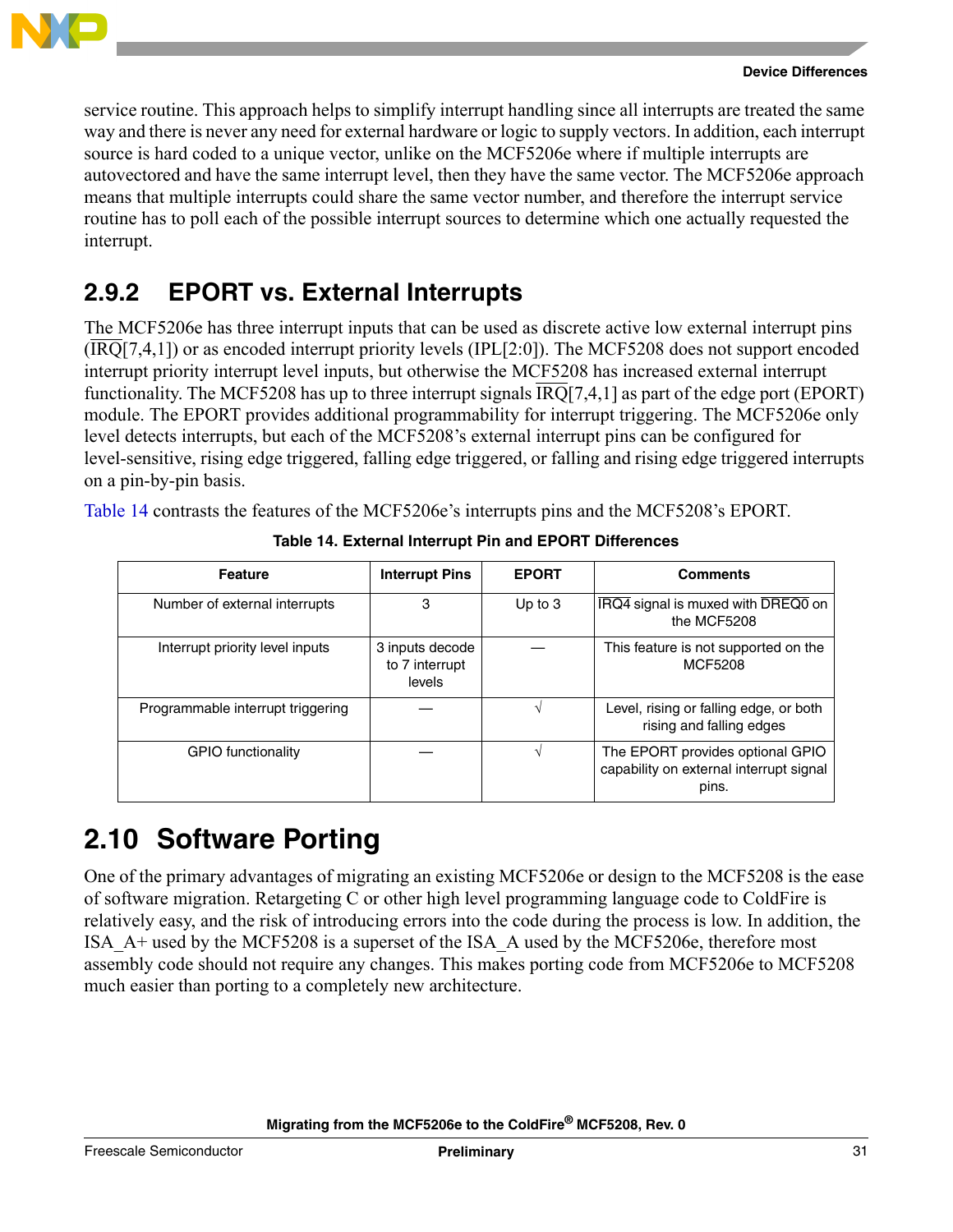![](_page_31_Picture_0.jpeg)

# <span id="page-31-0"></span>**3 Summary**

The MCF5208 offers a significant increase in performance and more functionality at a lower price point than the MCF5206e. There is little or no lost functionality, memory, or performance when migrating from the MCF5206e to the MCF5208/7. Furthermore, the additional set of MCF5208/7 on-chip peripheral modules can enable off-chip functions to be incorporated on chip, reducing hardware costs.

If the advantages gained from more functional integration and higher performance make this migration beneficial, this document should serve as a valuable reference to make the transition as smooth as possible.

# <span id="page-31-1"></span>**4 References**

| <b>Freescale</b><br><b>Document</b><br><b>Number</b> | Title                                                        | <b>Revision</b> |
|------------------------------------------------------|--------------------------------------------------------------|-----------------|
| <b>MCF5208RM</b>                                     | MCF5208 Microprocessor Reference Manual                      | A.1             |
| <b>MCF5208EC</b>                                     | MCF5208 Integrated Microprocessor Hardware<br>Specifications | 0.5             |
| MCF5206eUM/D                                         | MCF5206e User's Manual                                       |                 |
| CFPRM/D                                              | ColdFire Family Programmer's Reference Manual                | 3               |

#### **Table 15. References**

# <span id="page-31-2"></span>**5 Document Revision History**

Table 16 provides a revision history for this application note.

#### **Table 16. Document Revision History**

| Rev. No. | <b>Substantive Change(s)</b> | Date of Release |
|----------|------------------------------|-----------------|
|          | Initial release              | 05/2005         |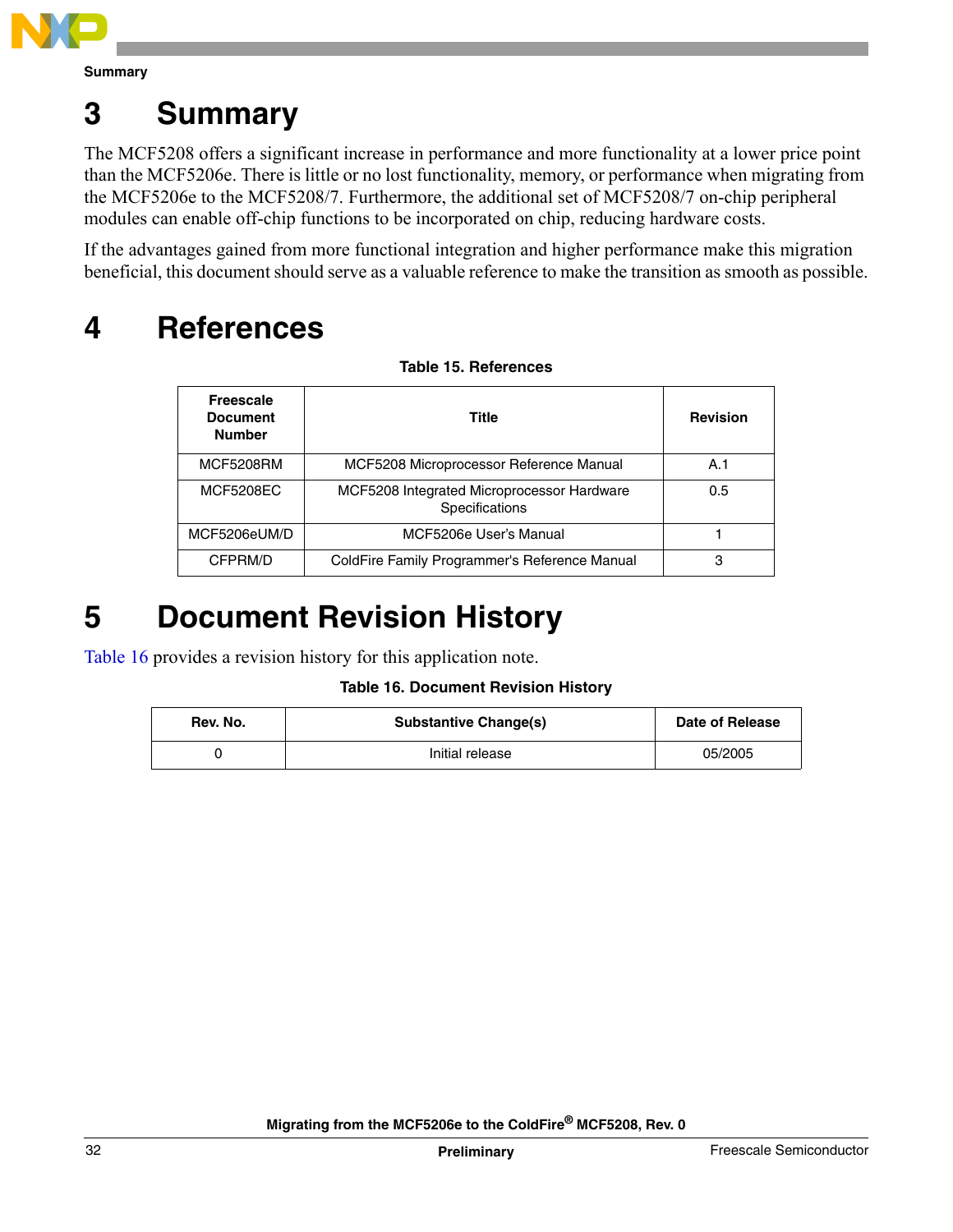![](_page_32_Picture_0.jpeg)

 $\mathcal{L}^{\text{max}}$ 

#### **THIS PAGE INTENTIONALLY LEFT BLANK**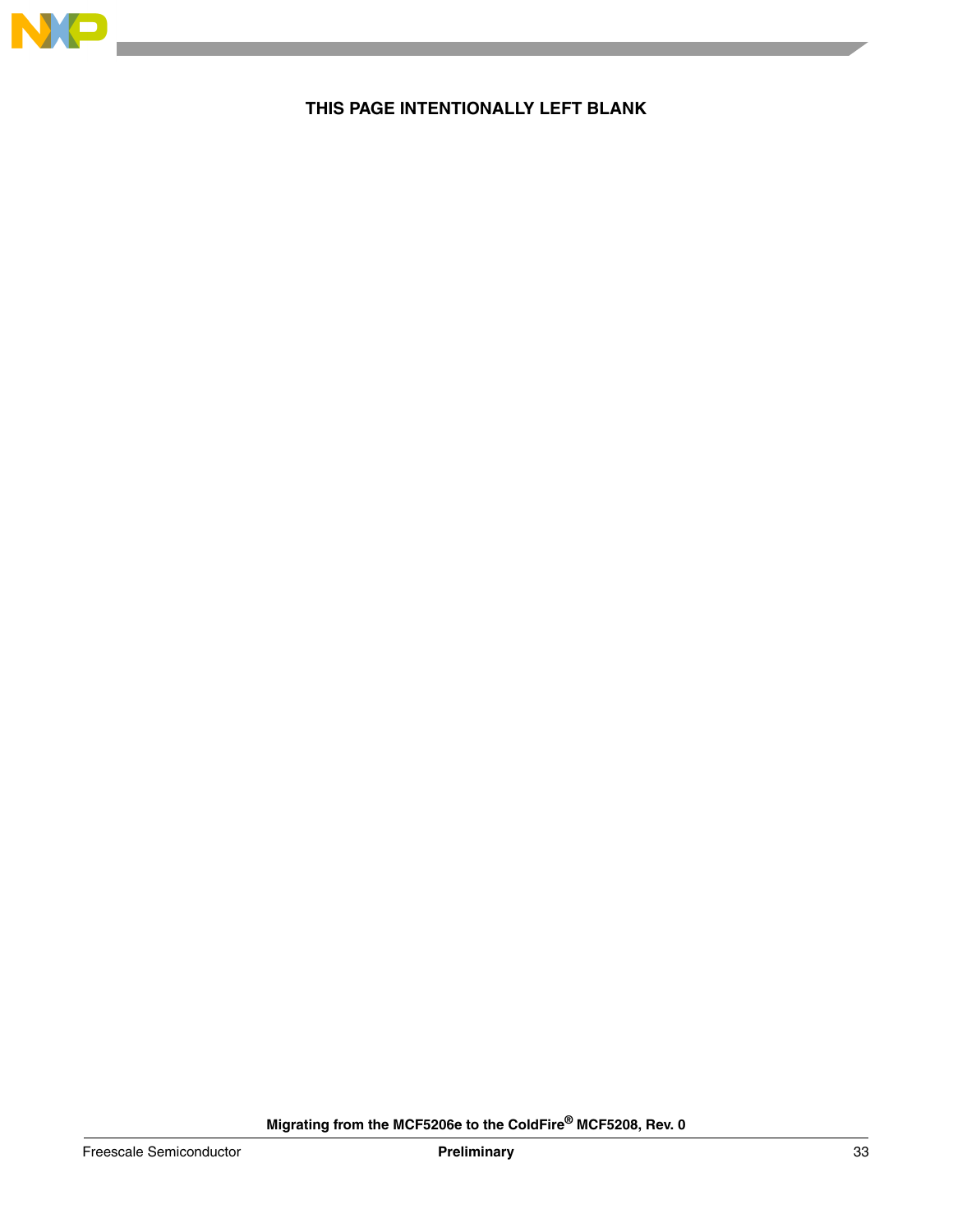![](_page_33_Picture_0.jpeg)

#### **THIS PAGE INTENTIONALLY LEFT BLANK**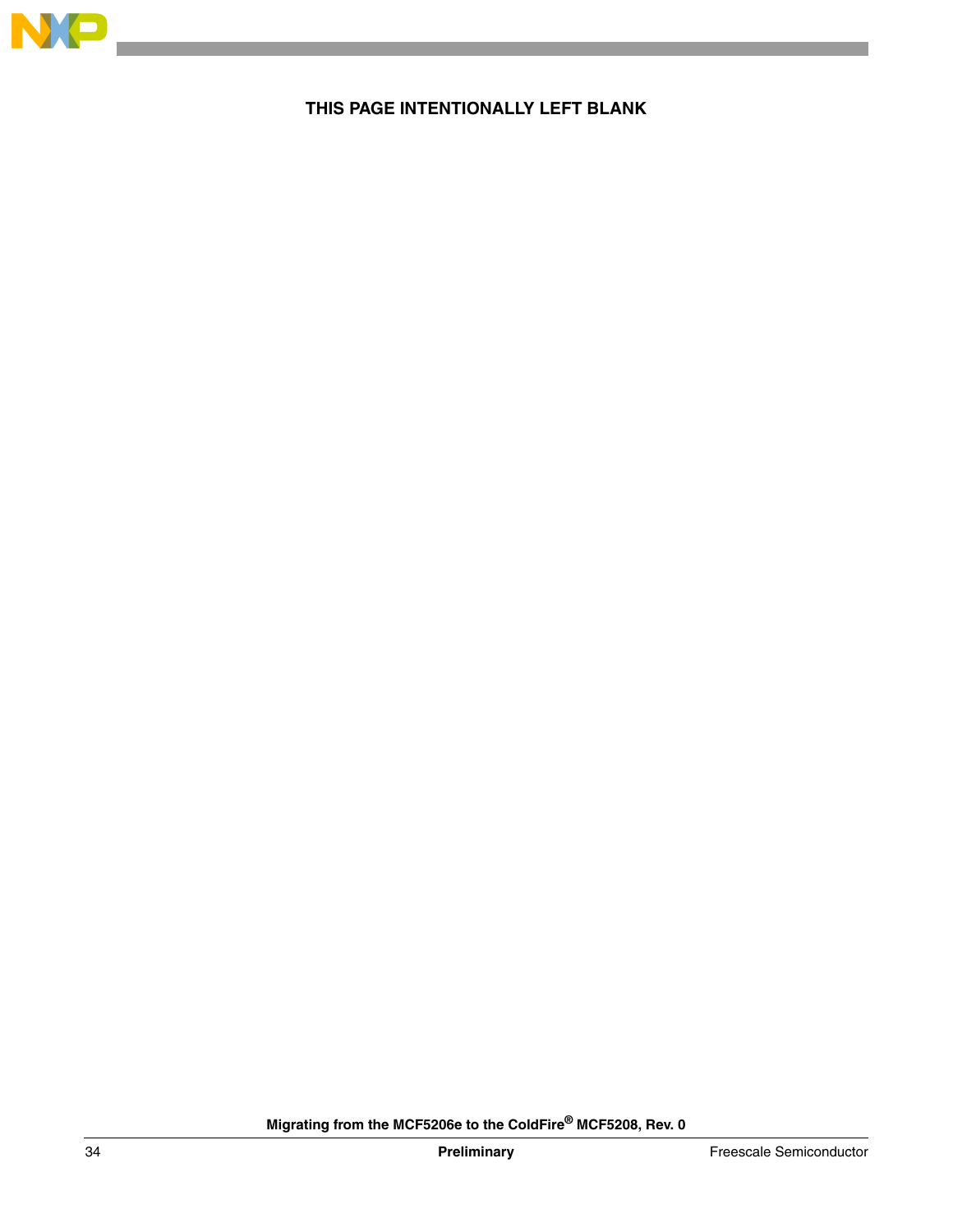![](_page_34_Picture_0.jpeg)

 $\mathcal{L}^{\text{max}}$ 

#### **THIS PAGE INTENTIONALLY LEFT BLANK**